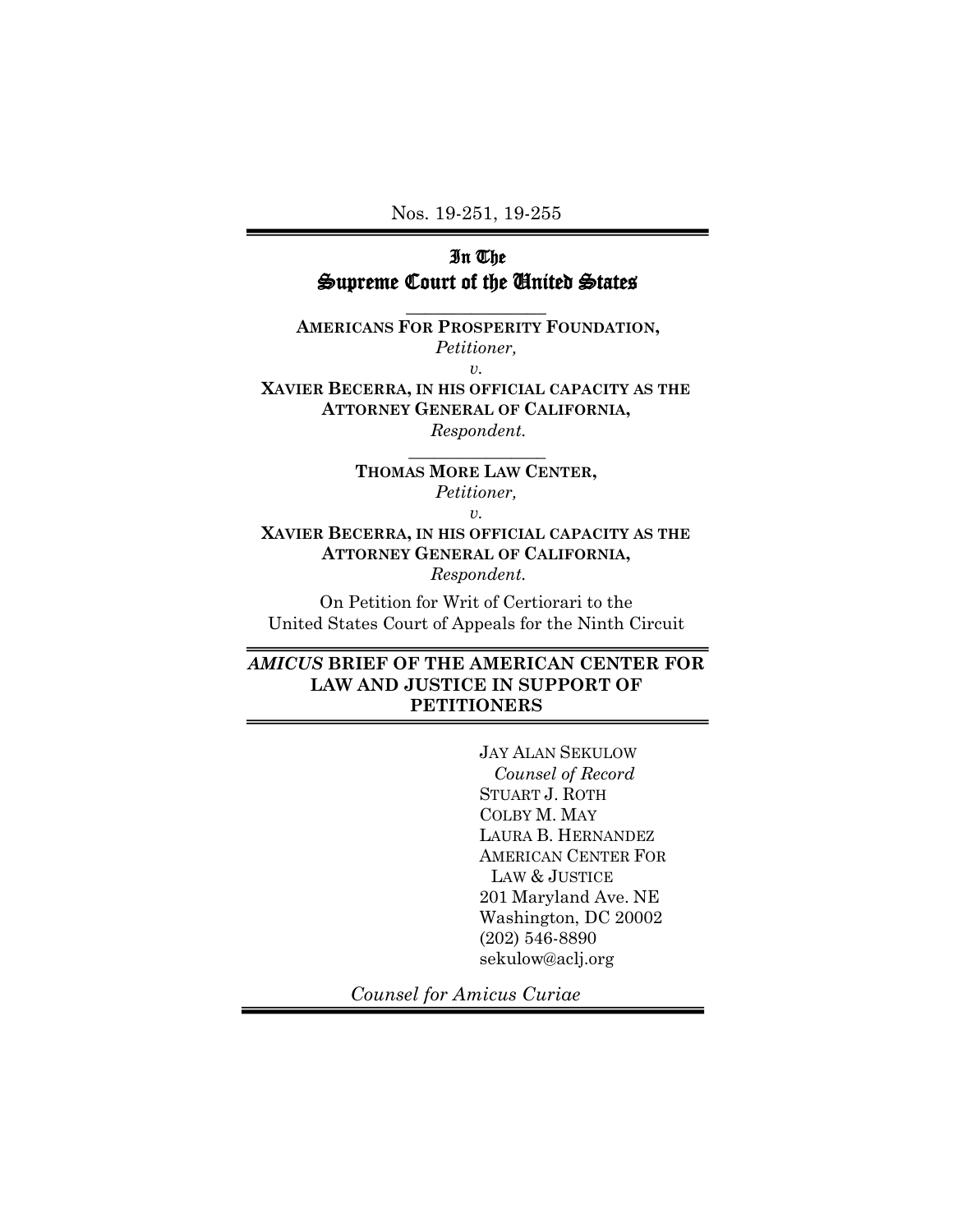# **TABLE OF CONTENTS**

| Page                                                                                                                                                                  |
|-----------------------------------------------------------------------------------------------------------------------------------------------------------------------|
|                                                                                                                                                                       |
|                                                                                                                                                                       |
| SUMMARY OF THE ARGUMENT1                                                                                                                                              |
|                                                                                                                                                                       |
| I. This Court Should Grant Review To<br>Clarify the Appropriate Level of Scrutiny<br>When Disclosure Requirements                                                     |
| A. This Court's Use of Exacting Scrutiny3                                                                                                                             |
|                                                                                                                                                                       |
| II. Review Is Necessary to Forestall Further<br>Chilling of First Amendment Associational<br>Rights from the Dramatic Increase in<br><b>Retaliation Against Those</b> |
| A. Doxing by the Obama 2012 Reelection                                                                                                                                |
| B. IRS Retaliation Against Tea Party Groups15                                                                                                                         |
| C. Members of Congress Endorse Harassment                                                                                                                             |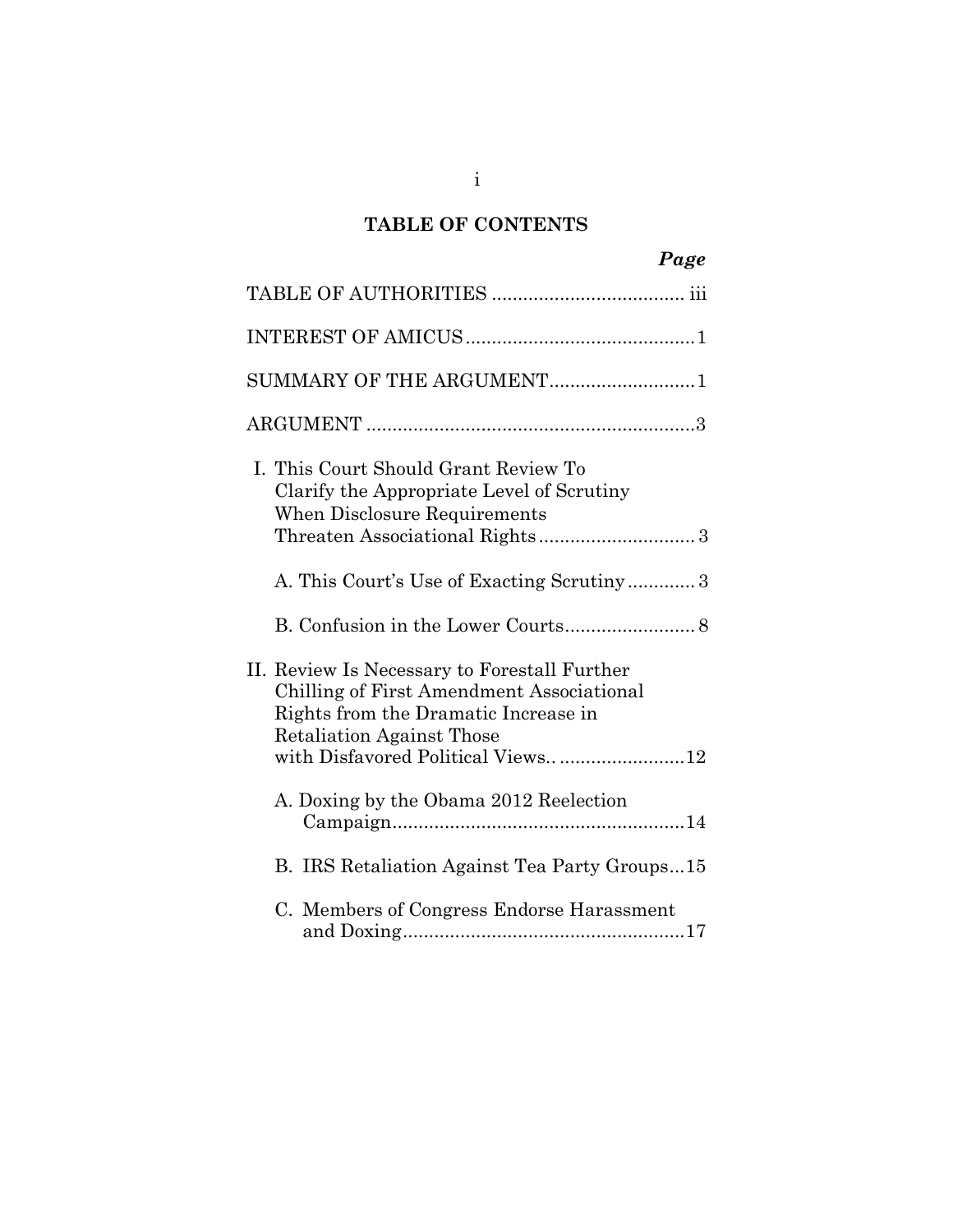| D. Local Governments Endorse Retaliation |  |
|------------------------------------------|--|
| Against Businesses Affiliated with       |  |
|                                          |  |

ii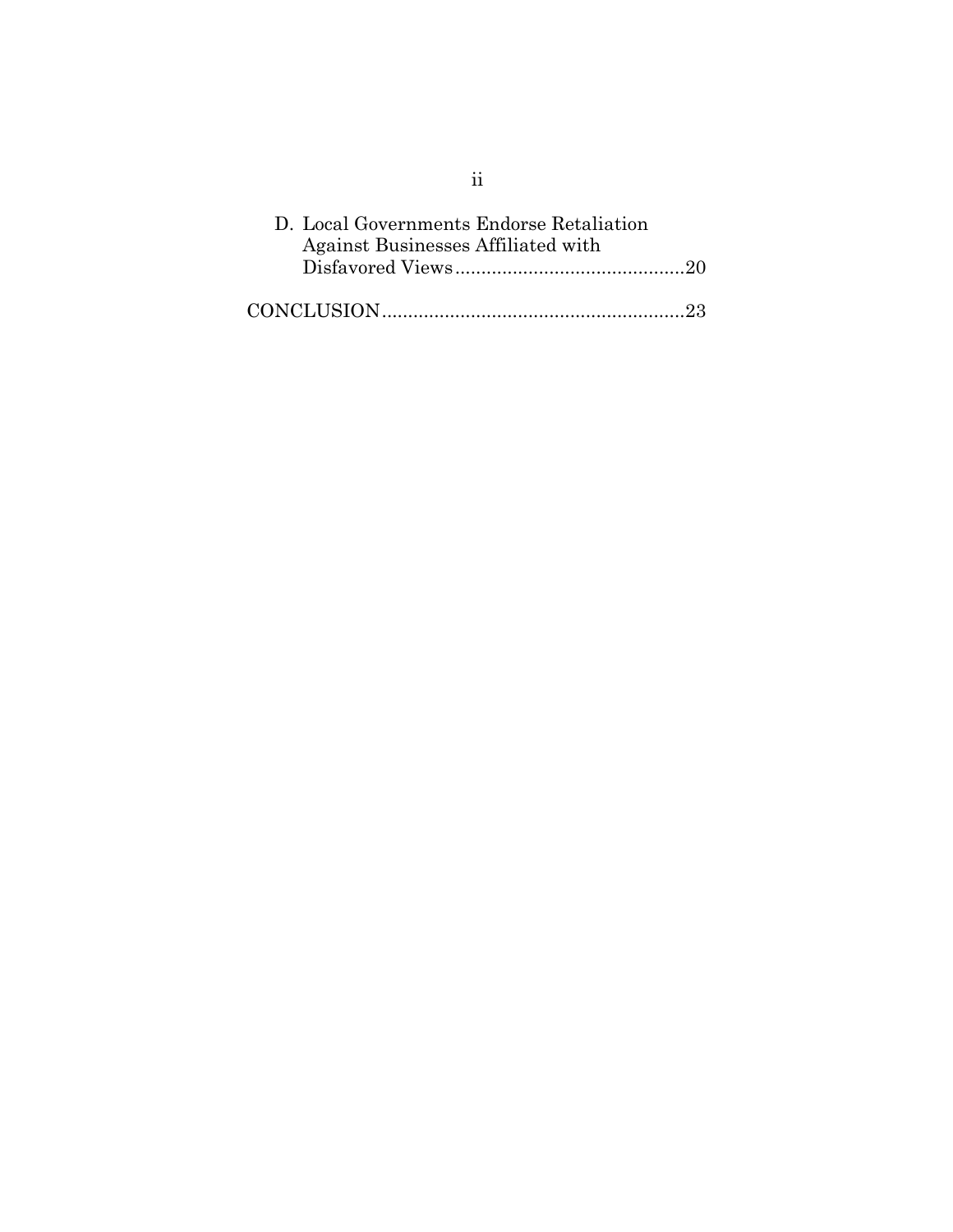# **TABLE OF AUTHORITIES**

# *Page(s)*

| Cases<br>Ams. for Prosperity Found. v. Becerra,          |
|----------------------------------------------------------|
| Bates v. City of Little Rock,                            |
| Brown v. Socialist Workers '74<br>Campaign Comm. (Ohio), |
| Buckley v. Am. Const. Law Found.,                        |
| Buckley v. Valeo,                                        |
| Burson v. Freeman,                                       |
| Cal. Pro-Life Council, Inc. v. Getman,                   |
| Cent. Hudson Gas & Elec. Corp. v.<br>Pub. Serv. Comm'n,  |
| Citizens United v. FEC,                                  |

iii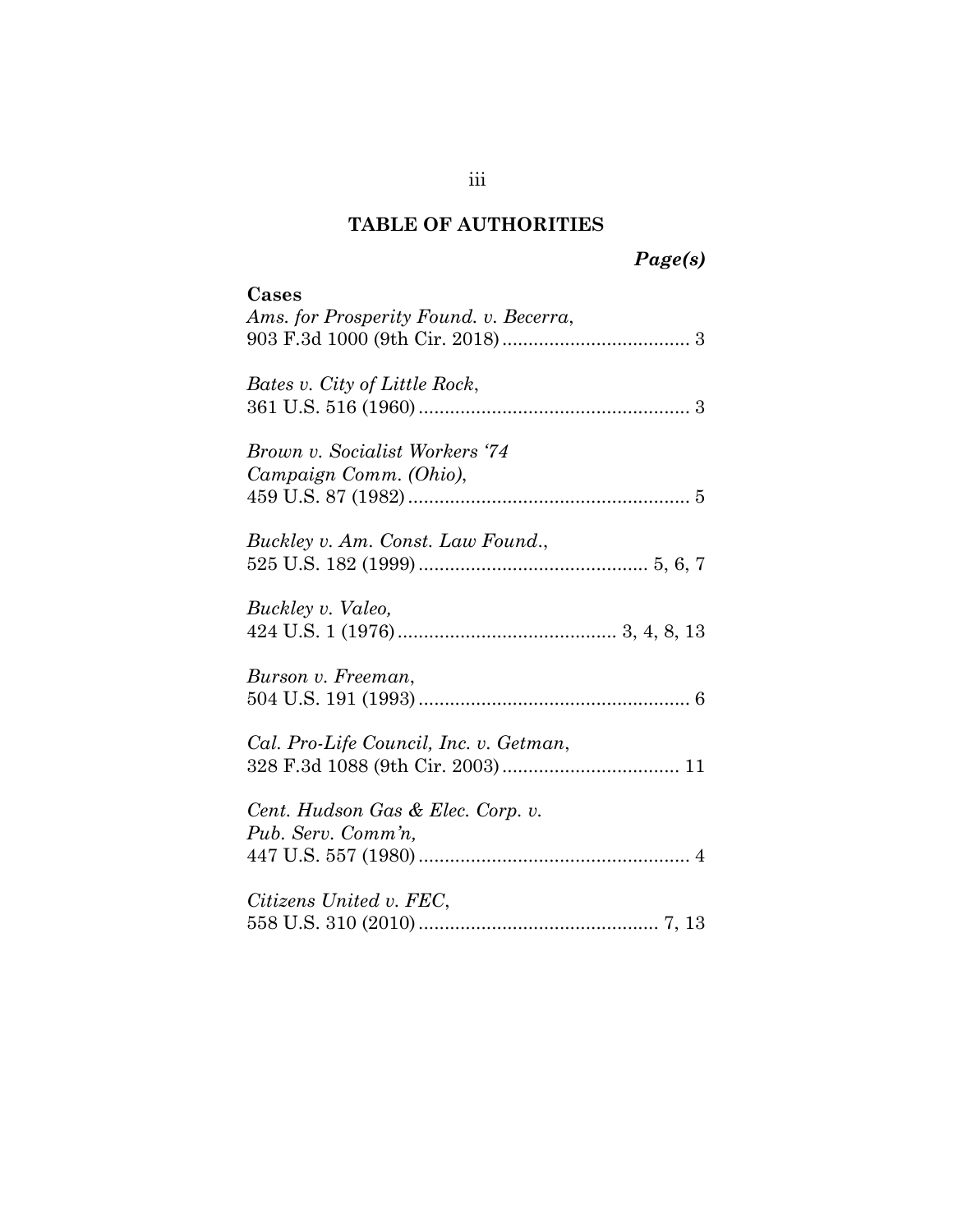| Citizens United v. Schneiderman,            |
|---------------------------------------------|
| Davis v. FEC,                               |
| Del. Strong Families v. Att'y Gen. of Del., |
| Gibson v. Fla. Legis. Comm.,                |
| Humphreys, Hutcheson & Moseley v. Donovan,  |
| John Doe No. 1 v. Reed,                     |
| Libertarian Party of Ohio v. Husted,        |
| Louisiana ex rel. Gremillion v. NAACP,      |
| Master Printers of America v. Donovan,      |
| McConnell v. FEC,                           |
| McCutcheon v. FEC,                          |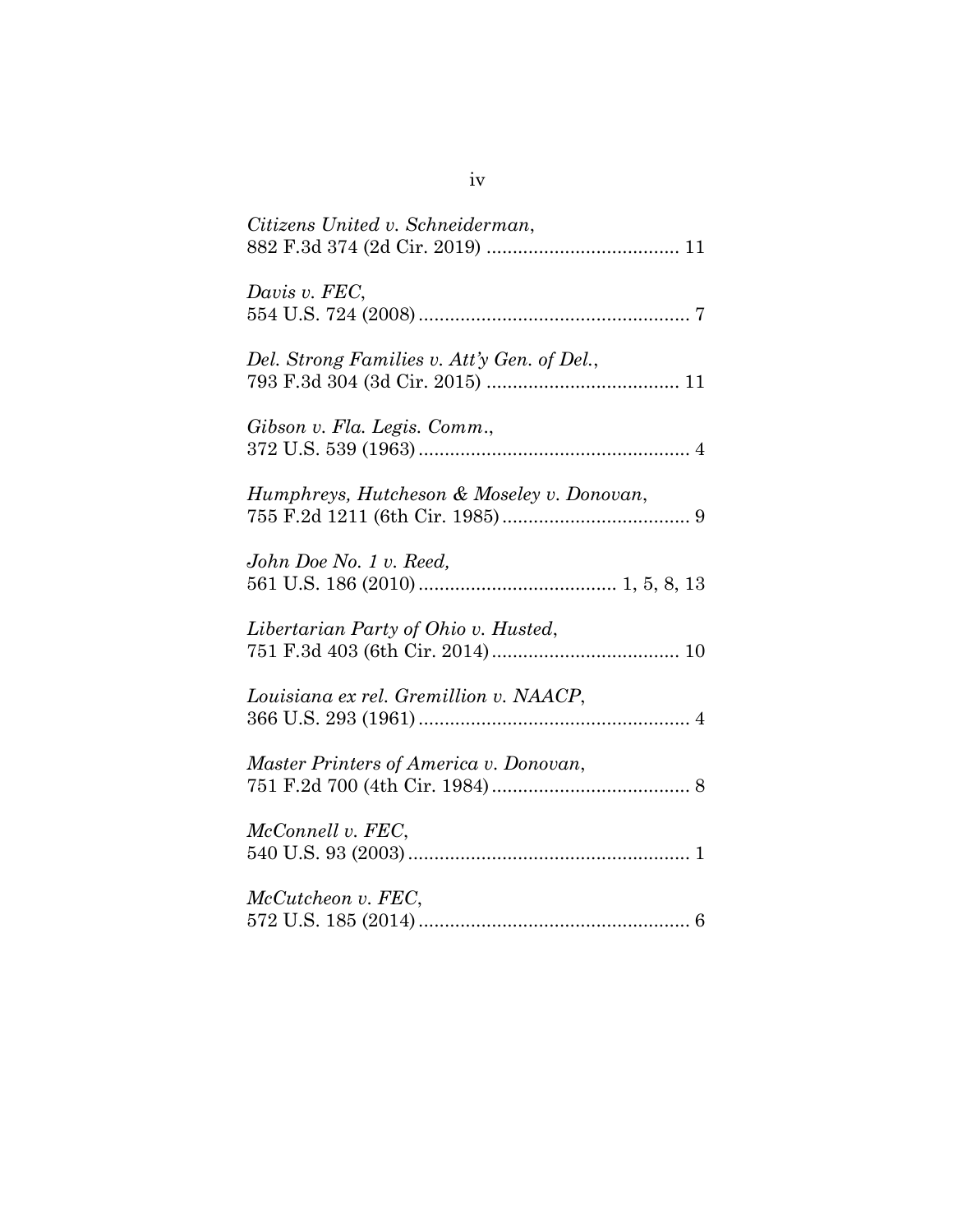| McIntyre v. Ohio Elections Comm.,                               |
|-----------------------------------------------------------------|
|                                                                 |
| Minn. Citizens Concerned for<br>Life, Inc. v. Swanson,          |
|                                                                 |
| NAACP v. Ala. ex rel. Patterson,                                |
| Riley v. Nat'l Fed'n of the Blind,                              |
| Shelton v. Tucker,                                              |
| Turner Broad. Sys. v. FCC,                                      |
| United States v. Alvarez,                                       |
| Vote Choice v. DiStefano,                                       |
| Wash. Post v. McManus, 3<br>55 F. Supp. 3d 272 (D. Md. 2019) 11 |
| Williams-Yulee v. Florida Bar,                                  |
| Wilson v. Stocker,                                              |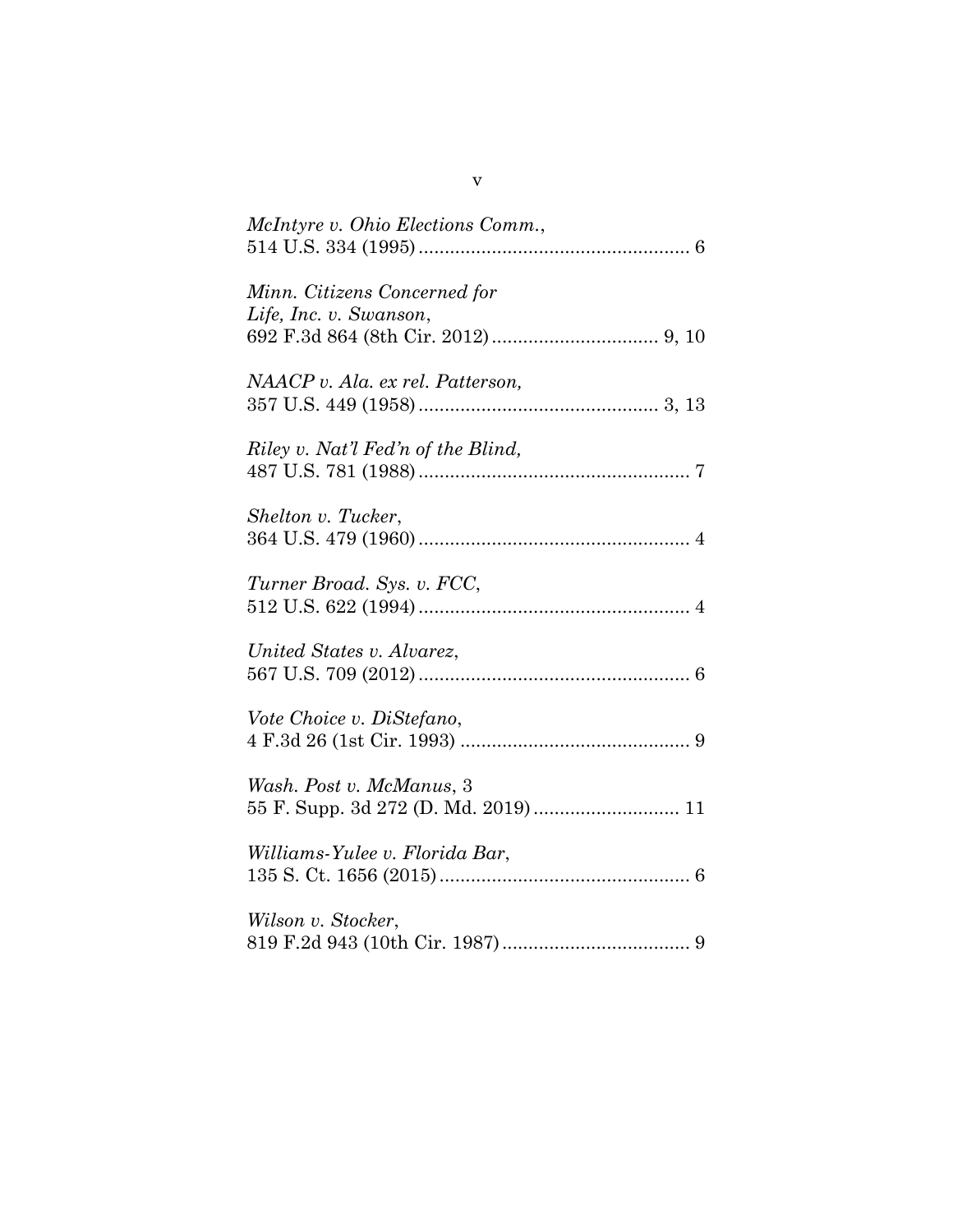#### **INTEREST OF AMICUS\***

The American Center for Law and Justice (ACLJ) is an organization dedicated to the defense of constitutional liberties secured by law. ACLJ attorneys have frequently appeared before this Court as counsel either for a party, *e.g.*, *McConnell v. FEC*, 540 U.S. 93 (2003), or for amicus, *e.g., John Doe No. 1 v. Reed,* 561 U.S. 186 (2010). The proper resolution of this case is a matter of utmost concern to the ACLJ because of its dedication to First Amendment liberties, particularly in the context of grassroots political activity. Having represented 36 Tea Party and other conservative organizations from 20 states that were targeted for discriminatory treatment by the IRS because of their political views, the ACLJ urges this Court to grant review and embrace heightened protection for associational rights.

#### **SUMMARY OF THE ARGUMENT**

This case presents an ideal vehicle for reconsideration and clarification of the Court's

l

<sup>\*</sup>Counsel of record for the parties have filed with this Court blanket consents to the filing of amicus briefs. All counsel received timely notice of the intent to file this brief, except counsel for the Thomas More Law Center. Counsel for the Thomas More Law Center waived notice. No counsel for any party in this case authored this brief in whole or in part. No person or entity aside from Amicus, its members, or its respective counsel made a monetary contribution to the preparation or submission of this brief.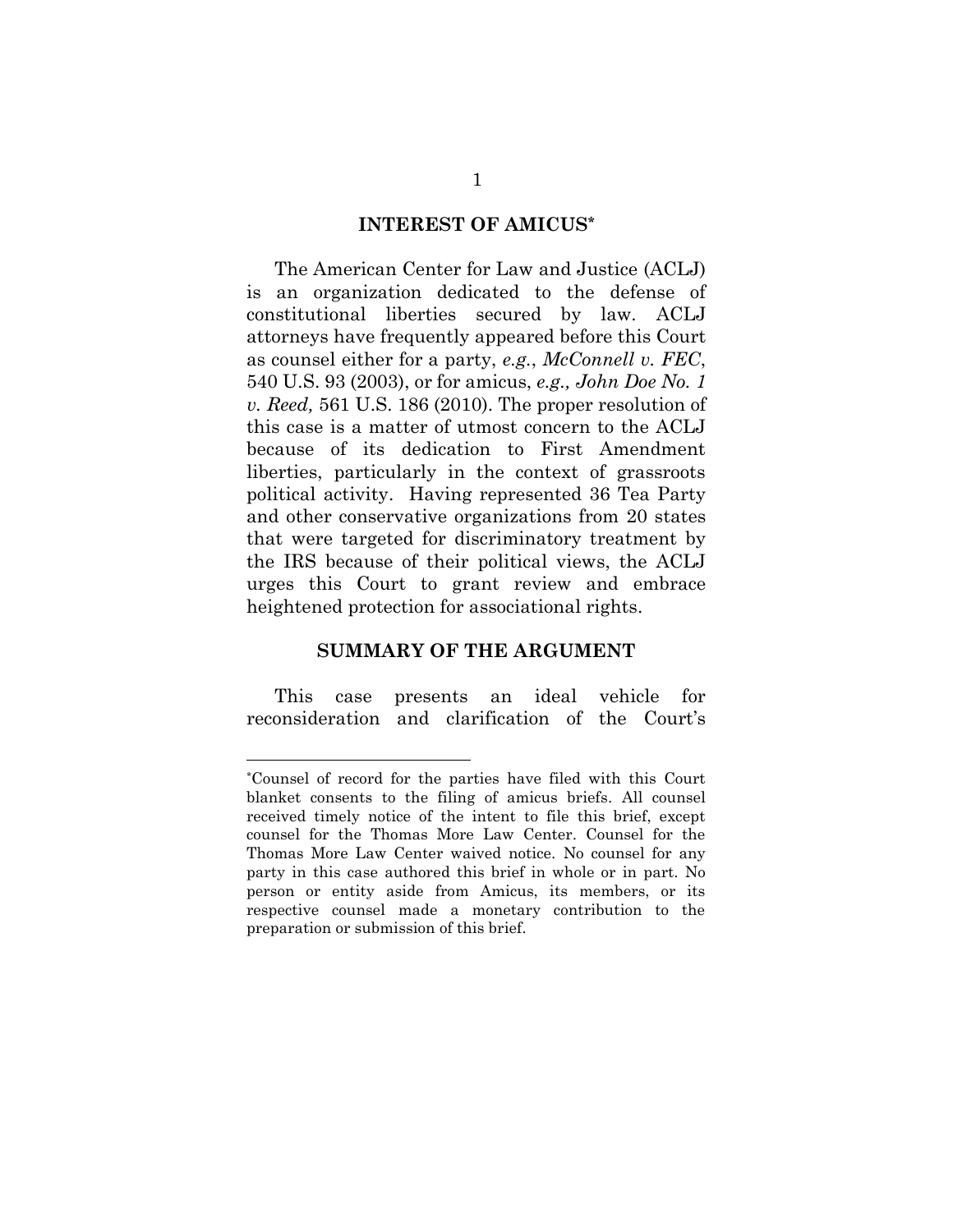precedents addressing the threat to First Amendment associational rights from compelled disclosure. Although "exacting scrutiny" is typically applied to disclosure requirements, this Court's cases are inconsistent about what exacting scrutiny is and when it should be applied. At times, exacting scrutiny has been a distinct standard, but at other times it has shifted into strict scrutiny for reasons that are not always clear. As a consequence, confusion has prevailed in the lower courts. The Ninth Circuit's decision is one among many muddled or erroneous interpretations of exacting scrutiny review. This Court's correction and clarification is warranted.

The need for review is intensified by the exponentially increasing incidence of harassment and retaliation against those with disfavored political views. Since 2010, when this Court last considered the constitutionality of disclosure requirements, retaliation and harassment have metastasized to the point that there is a perpetual "reasonable probability" that those with unpopular political views will become targets if their identities are disclosed. The corresponding chill to the exercise of First Amendment rights weighs in favor of subjecting disclosure requirements, including the California Attorney General's donor disclosure rule, either to strict scrutiny, or at least to a clearer and more rigorous form of exacting scrutiny.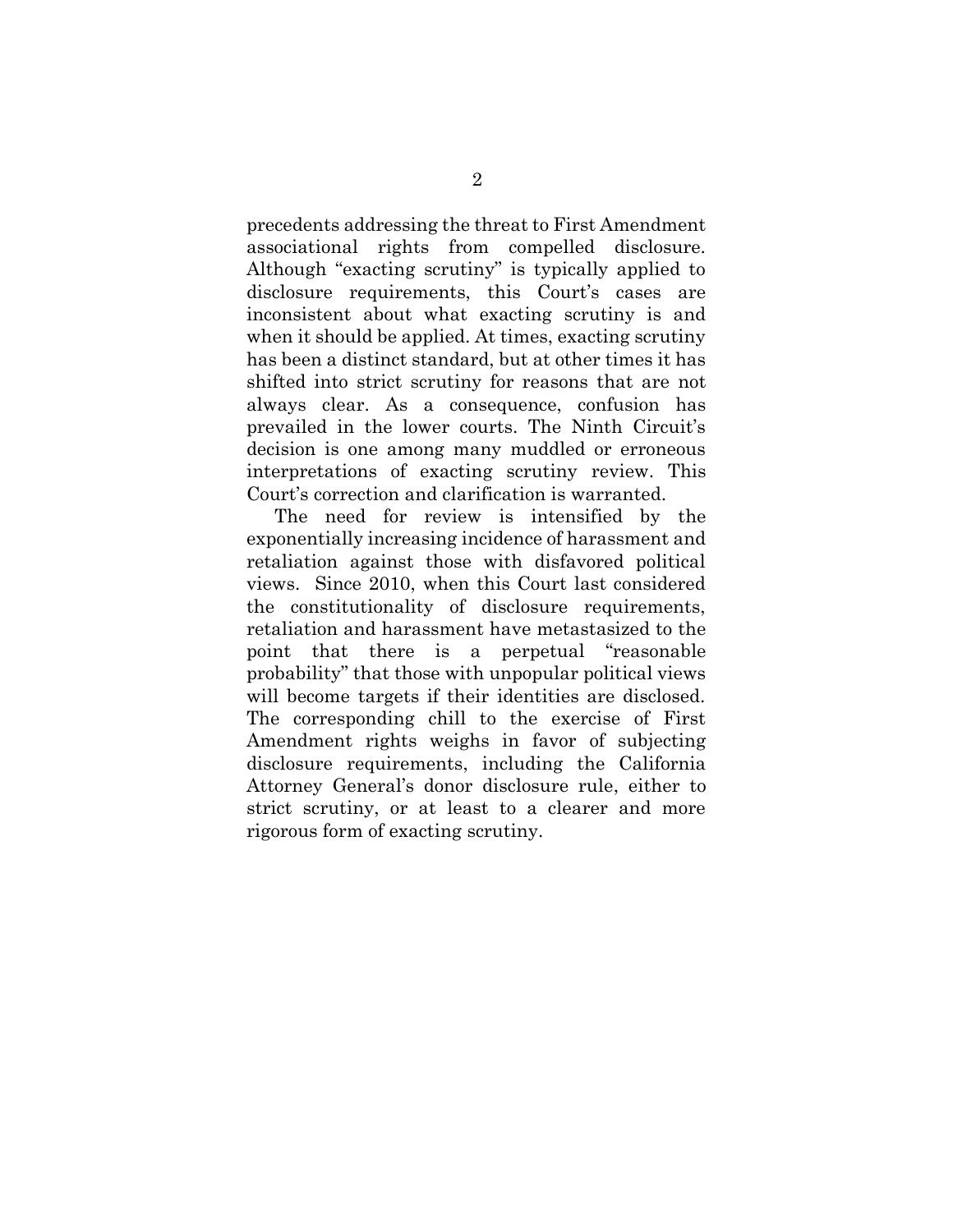#### **ARGUMENT**

## **I. This Court Should Grant Review To Clarify the Appropriate Level of Scrutiny When Disclosure Requirements Threaten Associational Rights.**

This Court's review is warranted to reverse the damage to associational rights from the Ninth Circuit's decision and to bring needed clarity on the appropriate level of scrutiny to be applied when First Amendment associational rights are threatened by disclosure requirements. The Ninth Circuit applied "exacting scrutiny." *Ams. for Prosperity Found. v. Becerra*, 903 F.3d 1000, 1008 (9th Cir. 2018). In this Court's precedents, exacting scrutiny has been a fluid standard that at times is indistinguishable from strict scrutiny and at other times resembles intermediate scrutiny. The division among the Circuit courts is not surprising.

#### *A. This Court's Use of Exacting Scrutiny*

"Exacting scrutiny" originated in *Buckley v. Valeo,* 424 U.S. 1, 64 (1976), which upheld disclosure requirements in the Federal Election Campaign Act of 1971. The Court referred to "exacting scrutiny" as a "strict test" derived from *NAACP v. Alabama ex rel. Patterson,* 357 U.S. 449 (1958). *Buckley*, 424 U.S. at 64–66. *NAACP* and other civil rights era cases applied strict scrutiny. 357 U.S. at 460–61 (holding that "state action which may have the effect of curtailing the freedom to associate is subject to the *closest scrutiny*")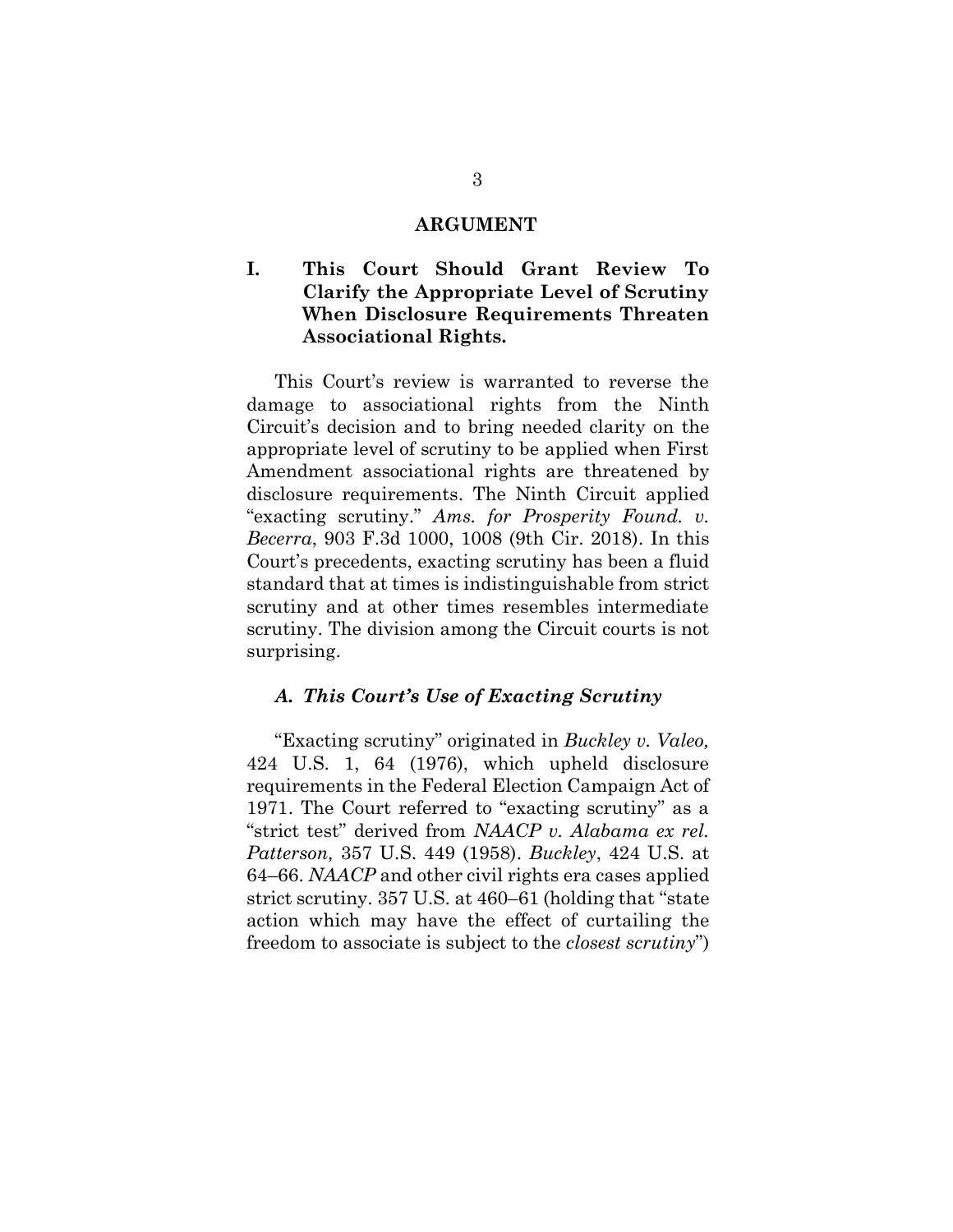(emphasis added); *Bates v. City of Little Rock*, 361 U.S. 516, 524 (1960) (noting the State may prevail only upon showing a subordinating interest which is "compelling"); *Gibson v. Fla. Legis. Comm*., 372 U.S. 539, 546 (1963) (same).

*Buckley* defined "exacting scrutiny," however, as requiring a "substantial relationship" between a "sufficiently important government interest" and the information required to be disclosed. 424 U.S. at 64. Exacting scrutiny thus facially resembled the intermediate scrutiny applied to content-neutral regulations restricting speech, and to limits on commercial speech. *See, e.g.*, *Turner Broad. Sys. v. FCC*, 512 U.S. 622, 662 (1994) (content neutral regulations); *Cent. Hudson Gas & Elec. Corp. v. Pub. Serv. Comm'n,* 447 U.S. 557, 566 (1980) (commercial speech).

In addition to requiring a substantial, rather than a compelling, interest, *Buckley*'s formulation of exacting scrutiny did not explicitly articulate a leastrestrictive-means requirement that is normally associated with the strict scrutiny applied in other associational rights cases. *E.g., Shelton v. Tucker*, 364 U.S. 479, 488 (1960); *Louisiana ex rel. Gremillion v. NAACP*, 366 U.S. 293, 296 (1961). Instead, the *Buckley* Court "note[d] and agree[d]" with the appellants' concession that the disclosure requirements were the least restrictive means of achieving the government's interest in "curbing the evils of campaign ignorance and corruption that Congress found to exist." 424 U.S. at 68.

Thus, the new term "exacting scrutiny" denominated a "strict" test derived from cases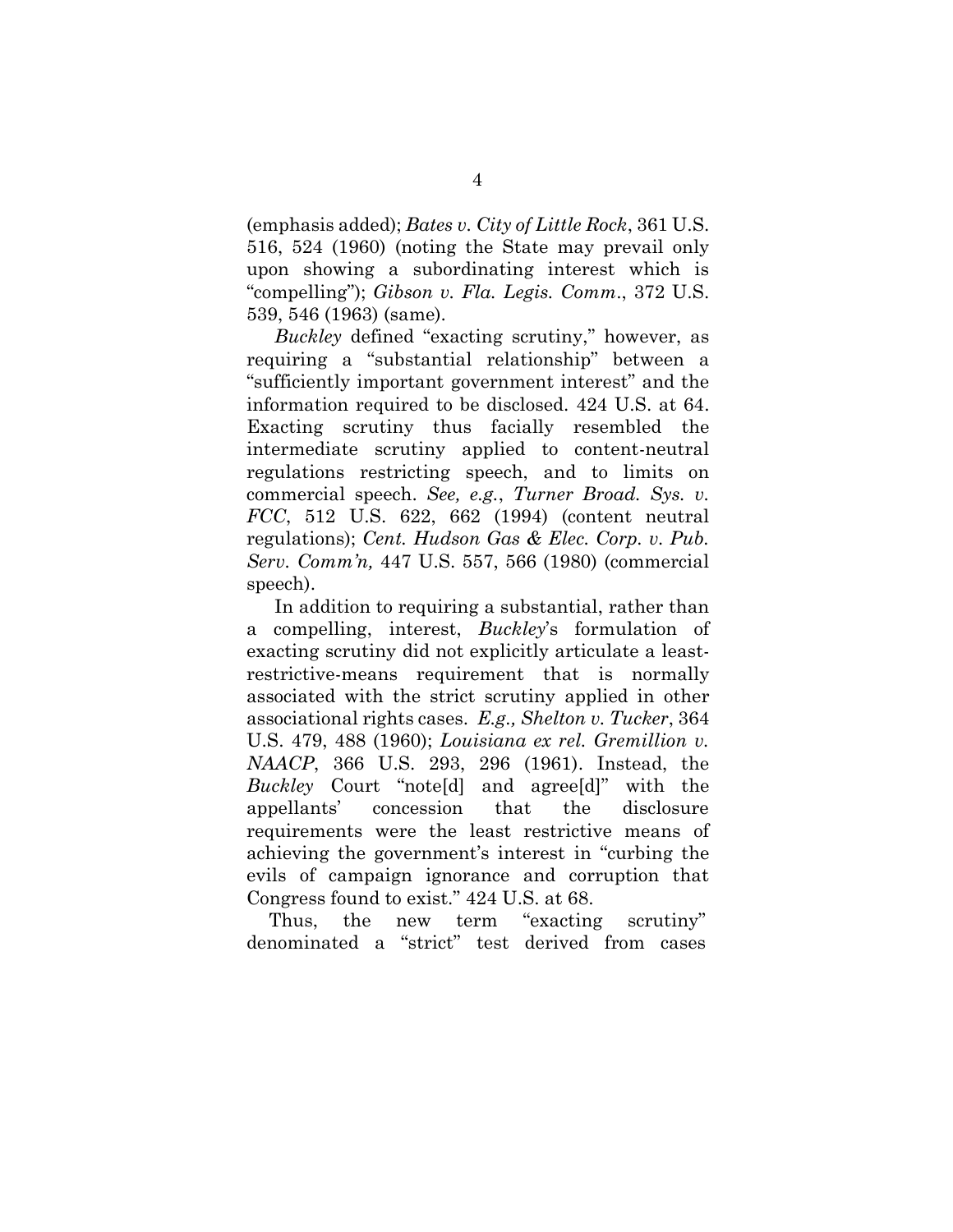applying strict scrutiny to disclosure requirements which threatened associational rights. *Id*. at 64. But the *Buckley* Court's formulation of exacting scrutiny "was more forgiving than the traditional understanding of [strict scrutiny]." *Buckley v. Am. Const. Law Found. (ACLF)*, 525 U.S. 182, 214 (1999) (Thomas, J., concurring).

In *Brown v. Socialist Workers '74 Campaign Committee (Ohio)*, 459 U.S. 87, 91 (1982), another campaign finance disclosure case, *Buckley v. Valeo* was extensively discussed but the Court applied strict, rather than some lesser version of exacting scrutiny. The constitutional protection against the compelled disclosure of political associations and beliefs "yield[s] only to a subordinating interest of the State that is compelling, and then only if there is a substantial relation between the information sought and an *overriding and compelling* state interest." *Id*. at 91–92 (internal citations omitted) (emphasis added). *See also Reed,* 561 U.S. at 228 (Thomas, J., dissenting) (citing *Brown* in support of the contention that "our precedents require strict scrutiny be applied to disclosure laws burdening associational rights").

Then in *ACLF*, 525 U.S. at 214, another campaign finance disclosure case, the Court held that the challenged disclosure provisions failed exacting scrutiny because they were "no more than tenuously related to the *substantial* interests disclosure serves." *Id.* at 204. The Court seemingly equated "exacting" with "strict" scrutiny, remarking later in the opinion: "Our decision is entirely in keeping with the 'nowsettled approach' that state regulations 'imposing 'severe burdens' on speech . . . must be narrowly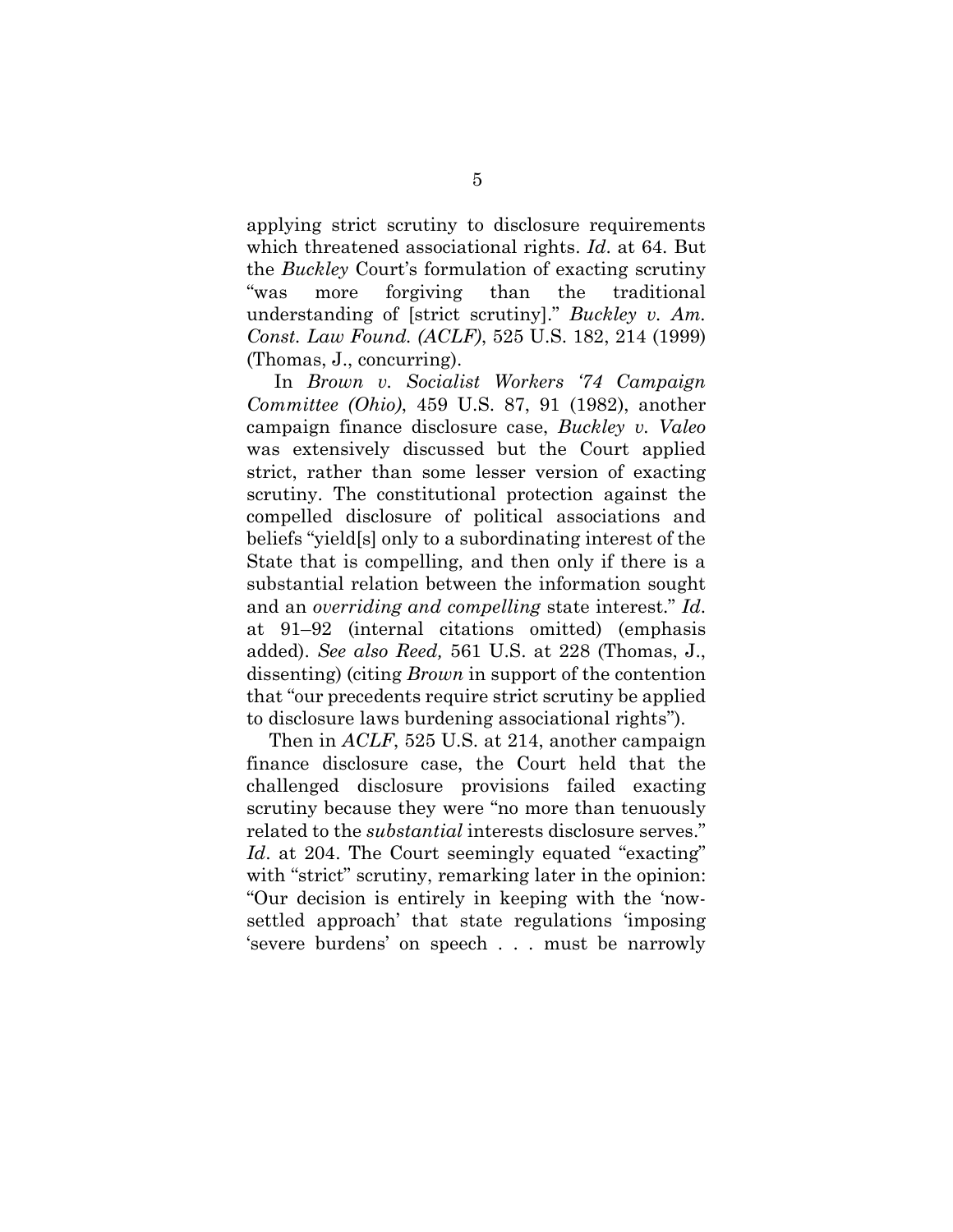tailored to serve *a compelling state interest*.'" *Id*. at 192 n.12 (internal citations omitted) (emphasis added). In his concurring opinion, however, Justice Thomas critiqued the majority for failing to apply strict scrutiny to each of the law's provisions. *See id.* at 206 (Thomas, J., concurring).

In several of the Court's other cases, exacting and strict scrutiny have been equated. For example, in *McIntyre v. Ohio Elections Commission*, 514 U.S. 334 (1995), the Court held that an Ohio law prohibiting the distribution of anonymous campaign literature targeting candidate and ballot measure campaigns was unconstitutional. *Id*. at 357. Because the case involved a "limitation on political expression," "we apply *exacting scrutiny*, and . . . uphold the restriction only if it is narrowly tailored to serve an overriding state interest." *Id*. at 346–47 (internal citations and quotations omitted) (emphasis added); *see also Williams-Yulee v. Florida Bar*, 135 S. Ct. 1656, 1664 (2015) (stating "[w]e have applied exacting scrutiny to laws restricting the solicitation of contributions to charity, upholding the speech limitations only if they are narrowly tailored to serve a compelling interest"); *McCutcheon v. FEC*, 572 U.S. 185, 197 (2014) (stating that under "exacting scrutiny, the Government may regulate protected speech only if such regulation promotes a compelling interest and is the least restrictive means to further the articulated interest"); *United States v. Alvarez*, 567 U.S. 709, 724 (2012) (plurality opinion) (describing "exacting scrutiny" as the "most exacting scrutiny" and requiring the government to use the "least restrictive means" of furthering its interest); *Burson v. Freeman*, 504 U.S.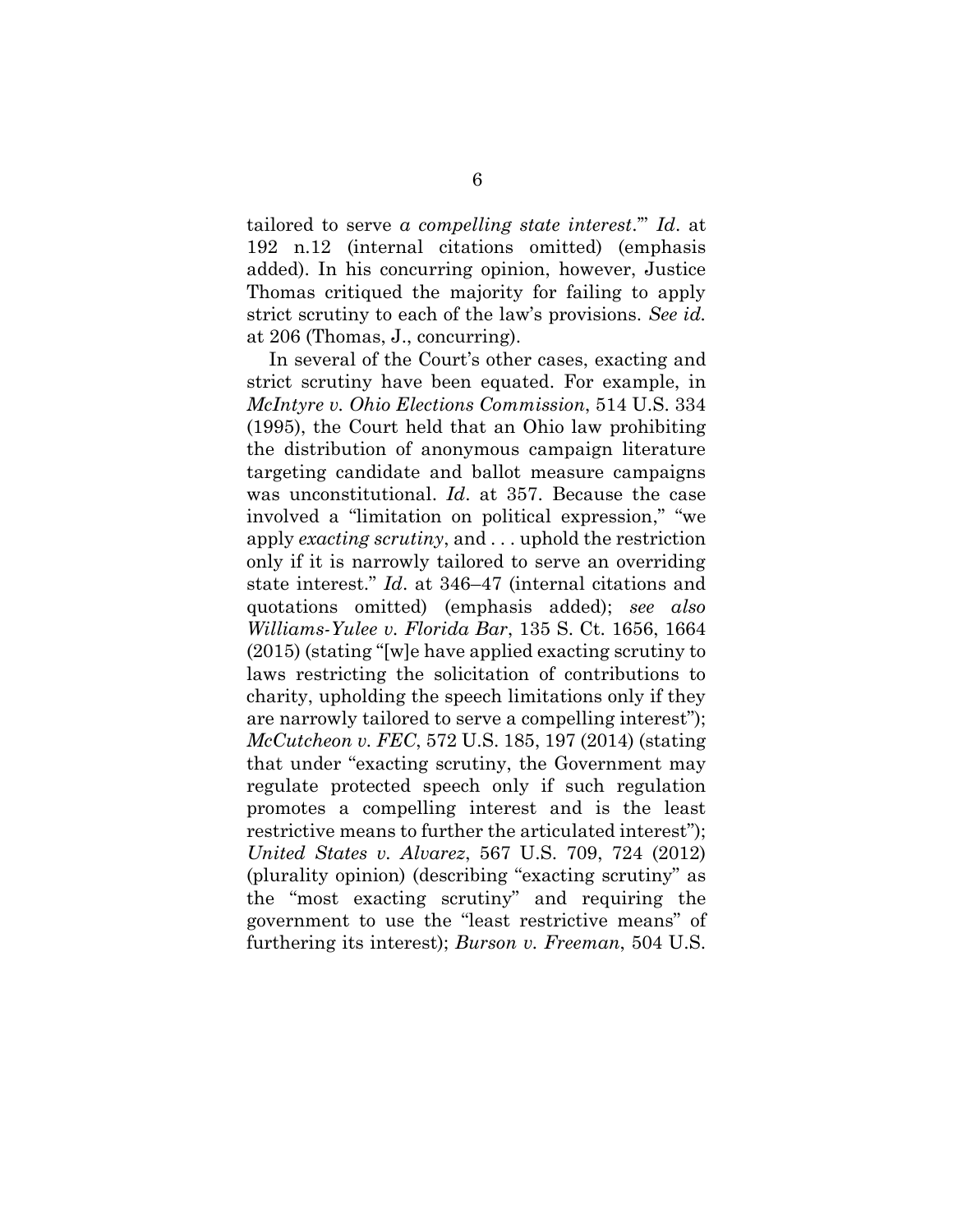191, 198 (1993) (stating that exacting scrutiny requires the government to show that the "regulation is necessary to serve a compelling state interest and that it is narrowly drawn to achieve that end"); *Riley v. Nat'l Fed'n of the Blind,* 487 U.S. 781, 798 (1988) (applying exacting scrutiny to North Carolina's regulation of professional fundraisers soliciting charitable donations but holding that the law was not narrowly tailored).

Yet, in its most recent decisions addressing disclosure requirements, both in and outside the campaign finance context, the Court has applied a less rigorous formulation of exacting scrutiny. *Citizens United v. FEC*, 558 U.S. 310, 366-67 (2010) (stating that exacting scrutiny "requires a substantial relation between the disclosure requirement and a sufficiently important governmental interest") (internal quotation marks and citations omitted); *Davis v. FEC*, 554 U.S. 724, 745 (2008); *Reed,* 561 U.S. at 196.

At times, the Court has suggested that exacting scrutiny is actually a shifting standard contingent on the Court's perception of the burden imposed on First Amendment rights. *Davis*, 554 U.S. at 744 (stating that under exacting scrutiny, "the strength of the governmental interest must reflect the seriousness of the actual burden on First Amendment rights"); *Reed*, 561 U.S. at 196 (same).

Exacting scrutiny, therefore, sometimes appears to be a distinct standard, but then other times it seemingly transmutes into strict scrutiny depending upon the Court's assessment of whether the challenged law burdens rights. As Justice Thomas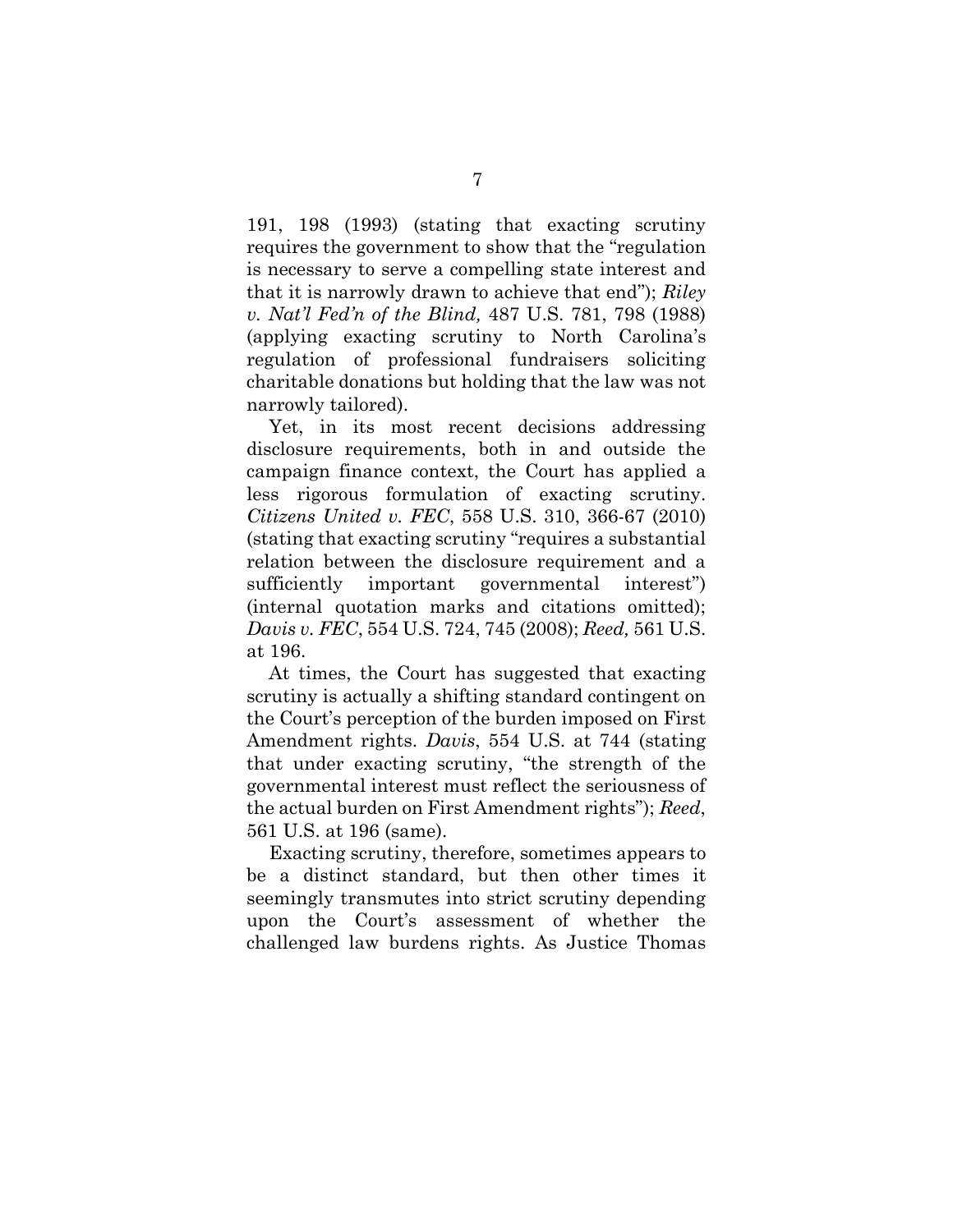has noted, "[a] coherent distinction between severe and lesser burdens is difficult" to discern in the Court's cases. *ACLF*, 525 U.S. at 208 (Thomas, J., concurring); *Cf. Reed*, 561 U.S. at 228 (Thomas, J., dissenting) (highlighting the inconsistency between the Court's previous associational rights cases and *Reed* and stating, "unlike the Court, I read our precedents to require application of strict scrutiny to laws that compel disclosure of protected First Amendment association").

Exacting scrutiny's origins and evolution have caused significant confusion among the lower courts. This Court's clarification is needed.

#### *B. The Confusion in the Lower Courts*

This Court's inconsistent formulations of exacting scrutiny have resulted in confusion among the lower courts in compelled disclosure cases. For example, in *Master Printers of America v. Donovan*, the Fourth Circuit seemed to apply both the stricter and less rigorous formulations of exacting scrutiny. At the outset of its opinion, the court said that exacting scrutiny required "[t]he state [to] establish a 'relevant correlation' or 'substantial relation' between the governmental interest and the information sought through disclosure." 751 F.2d 700, 704 (4th Cir. 1984) (citing *Buckley*, 424 U.S. at 65). Later, however, the court recast the standard in strict scrutiny language: "To survive the 'exacting scrutiny' required by the Supreme Court, therefore, the government must show that the disclosure and reporting requirements are justified by a compelling government interest, and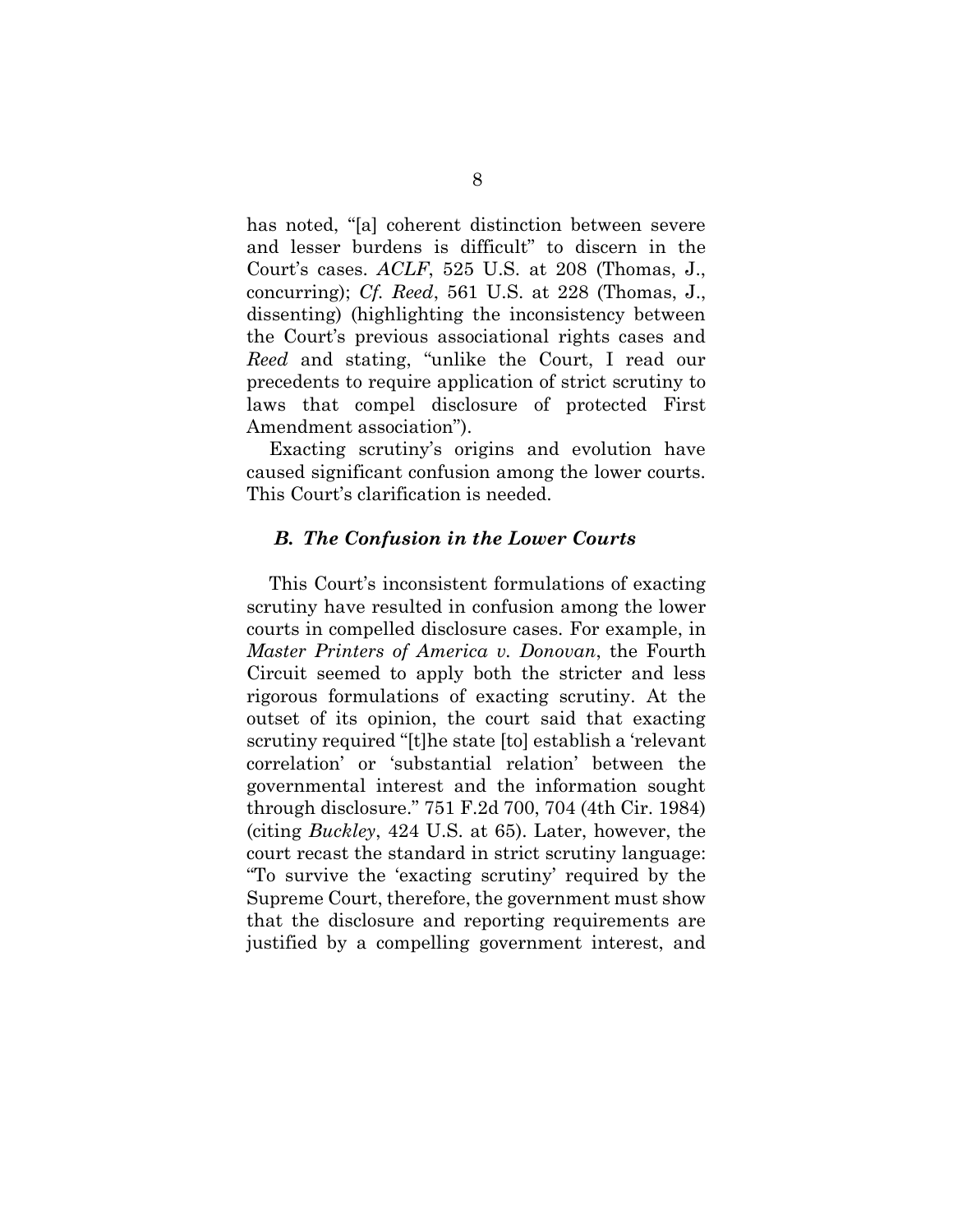that the legislation is narrowly tailored to serve that interest." 751 F.2d at 705.

Other courts followed. *See Humphreys, Hutcheson & Moseley v. Donovan*, 755 F.2d 1211, 1221 (6th Cir. 1985) (stating that the court must "determine whether this disclosure legislation is narrowly tailored to serve a compelling governmental interest"); *Wilson v. Stocker*, 819 F.2d 943, 949 (10th Cir. 1987) (striking down a law banning anonymous campaign literature and stating that exacting scrutiny requires that the law "be substantially related to a compelling governmental interest, and must be narrowly drawn so as to be the least restrictive means of protecting that interest"); *Vote Choice v. DiStefano*, 4 F.3d 26, 31–32 (1st Cir. 1993) (stating that exacting scrutiny's two-part test requires that a disclosure law "serve a compelling governmental interest," and that a "substantial nexus must exist between the served interest and the information to be [disclosed]").

By contrast, in *Minnesota Citizens Concerned for Life, Incorporated v. Swanson*, 692 F.3d 864 (8th Cir. 2012) (en banc), the Eighth Circuit did not interpret exacting scrutiny to be indistinguishable from strict scrutiny. The court acknowledged its quandary about whether and how to apply exacting scrutiny:

We question whether the Supreme Court intended exacting scrutiny to apply to laws such as this, which subject associations that engage in minimal speech to "the full panoply of regulations that accompany status as a [PAC]." Allowing states to sidestep strict scrutiny by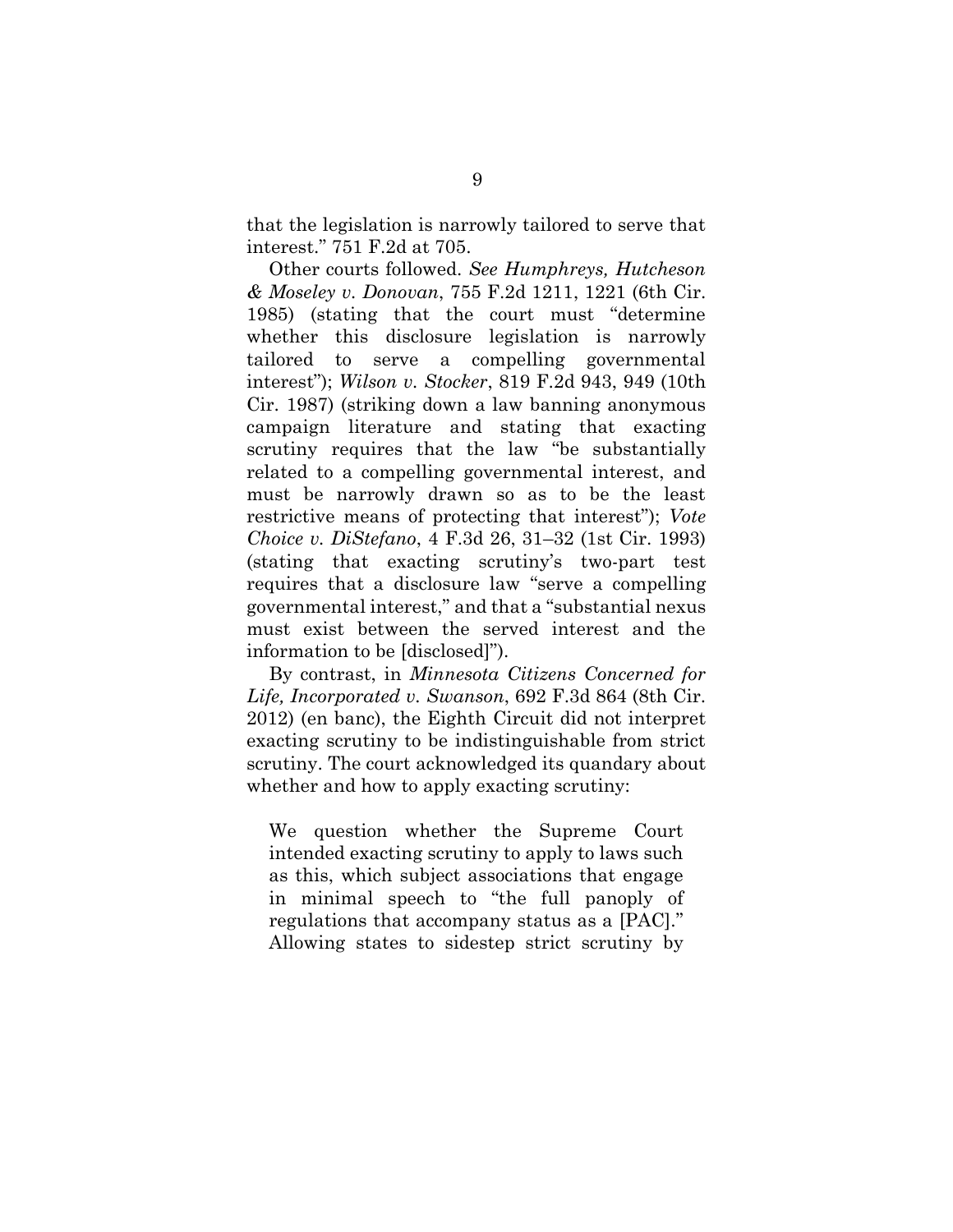simply placing a "disclosure" label on laws imposing the substantial and ongoing burdens typically reserved for PACs risks transforming First Amendment jurisprudence into a legislative labeling exercise.

*Id*. at 875 (internal citations omitted). The court also questioned whether exacting scrutiny was "possibly less rigorous" than strict scrutiny, *id*. at 876, but ultimately concluded that Minnesota's disclosure provision failed exacting scrutiny. *Id*. at 876–77.

Then there is the Sixth Circuit, which may have best explained exacting scrutiny's fluidity under this Court's precedents. In *Libertarian Party of Ohio v. Husted*, 751 F.3d 403 (6th Cir. 2014), the court explained

"Exacting scrutiny," despite the name, does not necessarily require that kind of searching analysis that is normally called strict judicial scrutiny; *although it may*. To withstand "exacting scrutiny," the Supreme Court has explained, "'the strength of the governmental interest must reflect the seriousness of the actual burden on First Amendment rights.'" The burden a ballot-access disclosure requirement imposes on a First Amendment right may be sufficiently serious as to require strict scrutiny. *However, it may not be.*

*Id*. at 414 (internal citations omitted) (emphasis added).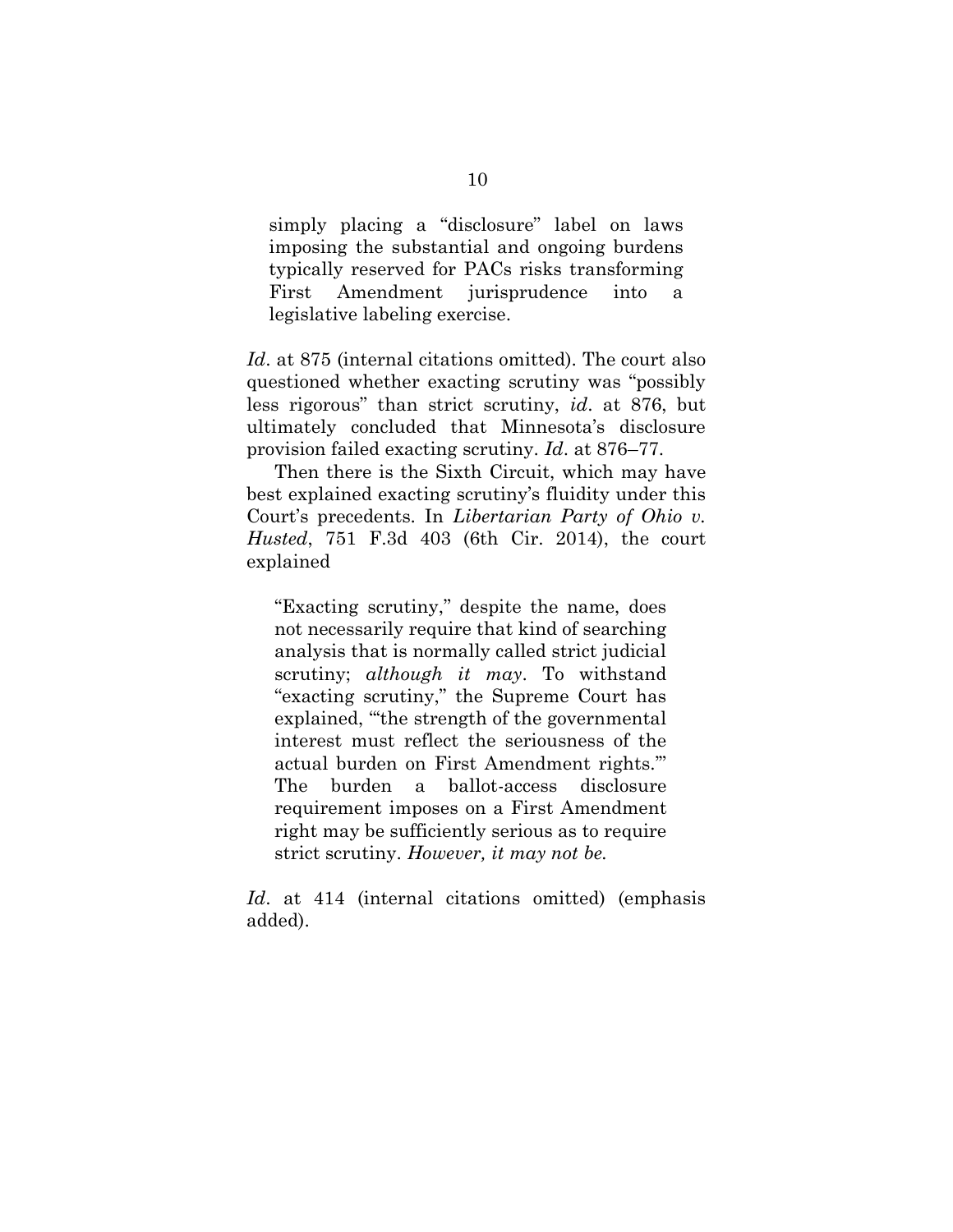Juxtaposed is the Second, Third, and Ninth Circuits' understanding of exacting scrutiny as an immutable standard regardless of any burden on associational rights. *See Ams. for Prosperity Found.*, 905 F.3d at 1008 (holding that exacting scrutiny does not have a narrow tailoring requirement even though substantial burdens on associational rights resulted from disclosure); *Citizens United v. Schneiderman*, 882 F.3d 374, 381–82 (2d Cir. 2019) (equating exacting scrutiny with intermediate scrutiny and citing in support a commercial speech case); *Del. Strong Families v. Att'y Gen. of Del.*, 793 F.3d 304, 309 (3d Cir. 2015) (applying *Buckley*'s formulation of exacting scrutiny to a state law requiring disclosure of a charity's donors when the organization wanted to issue a voter guide before a statewide election).

Other courts, as well as legal scholars, have lamented the varying formulations of exacting scrutiny. *See, e.g.*, *Cal. Pro-Life Council, Inc. v. Getman*, 328 F.3d 1088, 1101 n.16 (9th Cir. 2003) (noting that "the Supreme Court has been less than clear as to the proper level of judicial scrutiny we must apply in deciding the constitutionality of disclosure regulations such as those in the [Political Reform Act]"); *Wash. Post v. McManus*, 355 F. Supp. 3d 272, 289 n.14 (D. Md. 2019) (stating that "[t]he Court's application of the phrase 'exacting scrutiny' has not always been exacting in its own right, leading to considerable confusion"); R. George Wright, *A Hard Look at Exacting Scrutiny*, 85 UMKC L. Rev. 207, 207 (2016) (noting that "some murkiness and ambiguity most assuredly attach to the idea of exacting scrutiny"); R. Randall Kelso, *The Structure Of Modern*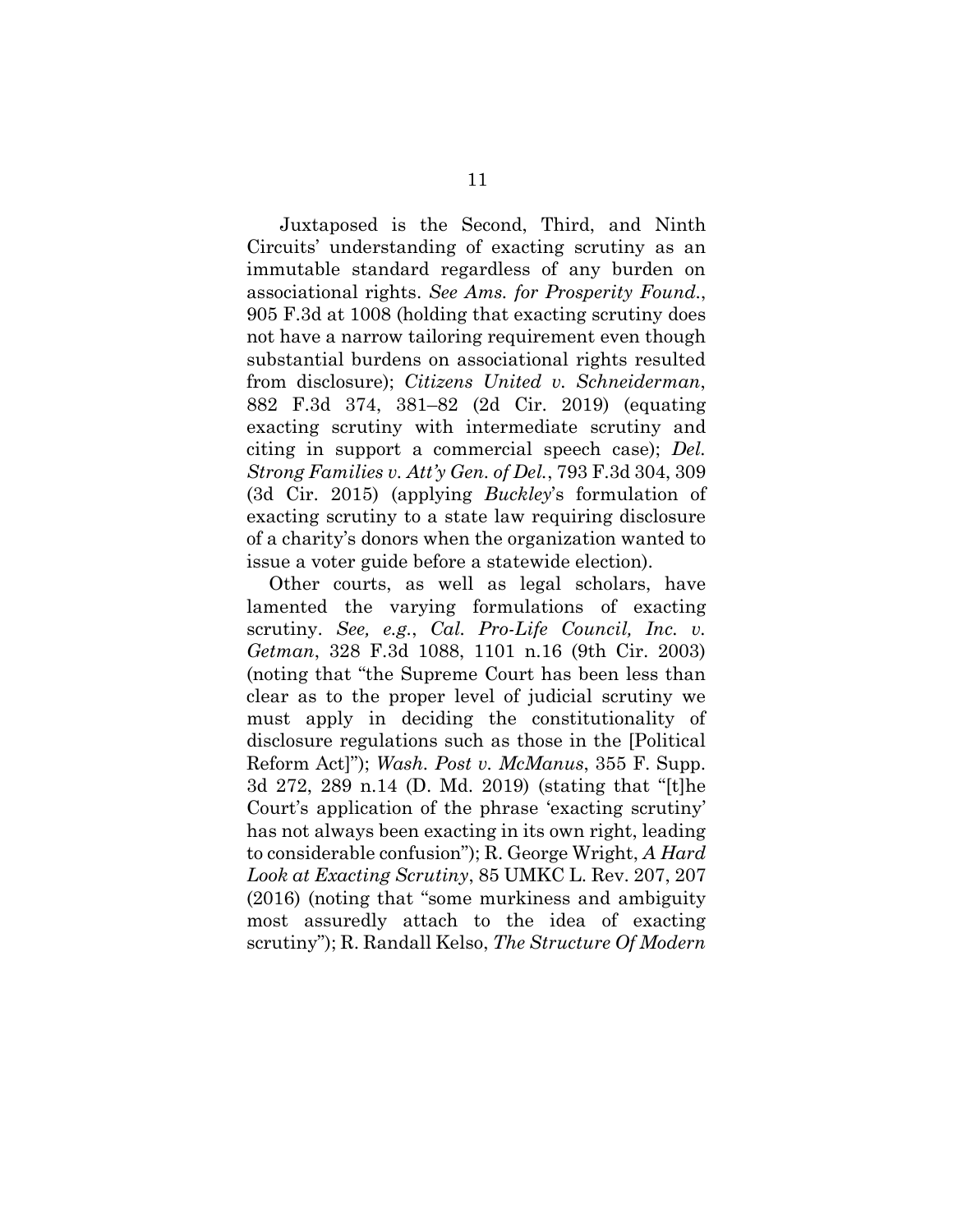*Free Speech Doctrine: Strict Scrutiny, Intermediate Review, And "Reasonableness" Balancing*, 8 Elon L. Rev. 291, 377 (2016) ("[U]se of phrases like 'exacting scrutiny' has muddied the waters in terms of the exact standard of review to apply."); Jessica Levinson, *Full Disclosure: The Next Frontier in Campaign Finance Law*, 93 Denv. L. Rev. 431, 452 (2016) ("[B]ecause the exacting scrutiny standard presents serious definitional issues, it is inconsistently applied.").

Exacting scrutiny's historic fluidity renders it inadequate to deal with the pervasive chill that today threatens associational rights from disclosure requirements. A clearer and more rigorous standard is urgently needed in light of the ongoing reasonable probability of retaliation and harassment against those with disfavored political views.

**II. Review Is Necessary to Forestall Further Chilling of First Amendment Associational Rights from the Dramatic Increase in Retaliation Against Those with Disfavored Political Views.**

The Internet's power, combined with the toxic polarization of the day, has catapulted the value of political anonymity to its apex. "Inviolability of privacy in group association may in many circumstances be indispensable to preservation of freedom of association, particularly where a group espouses dissident beliefs." *Brown*, 459 U.S. at 91 (quoting *NAACP*, 357 U.S. at 462). "It is beyond debate that freedom to engage in association for the advancement of beliefs and ideas is an inseparable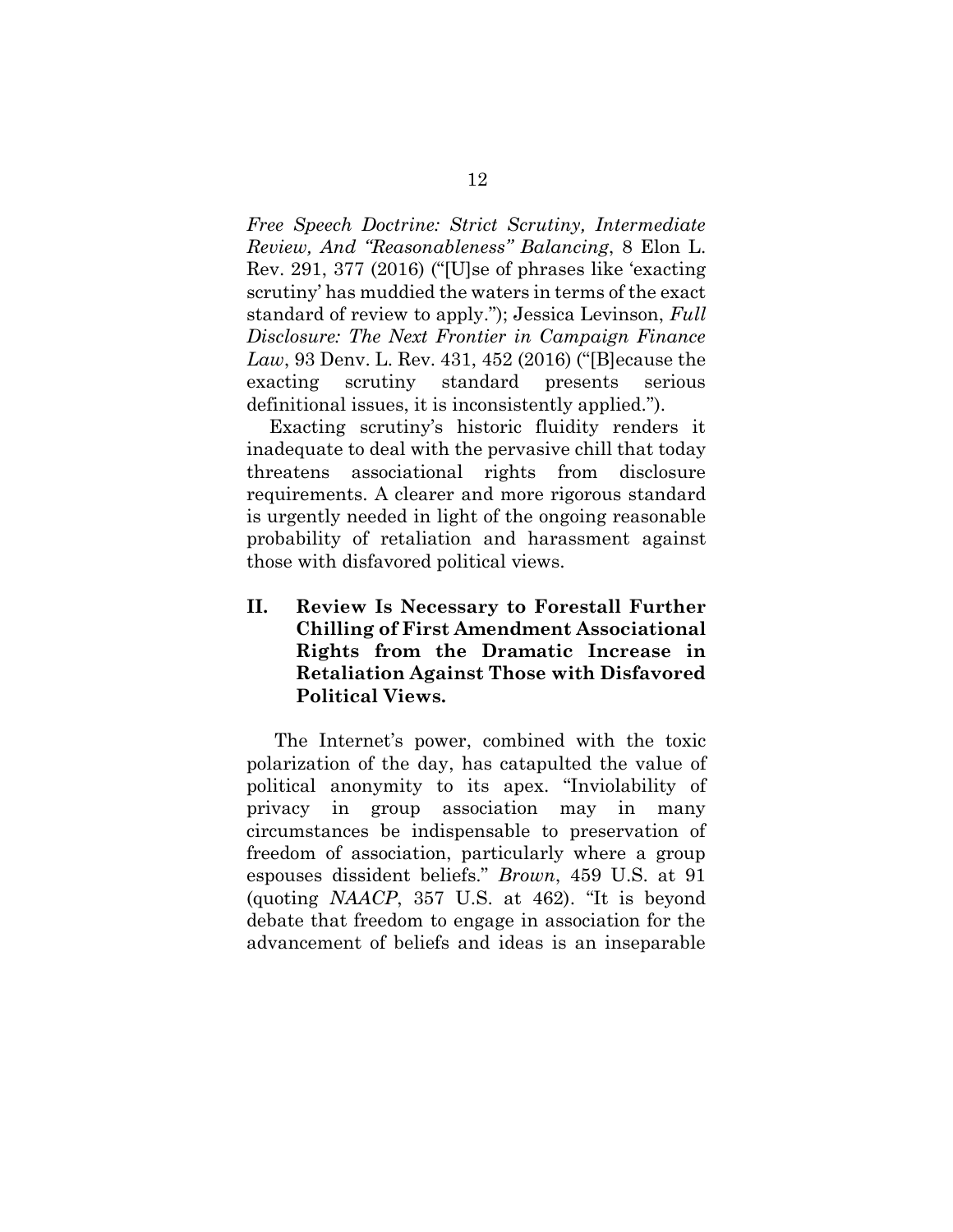aspect of the 'liberty' assured by the Due Process Clause of the Fourteenth Amendment, which embraces freedom of speech." *NAACP*, 357 U.S. at 460.

In past cases, this Court has granted exemptions from disclosure requirements where the party seeking the exemption showed "a reasonable probability that the compelled disclosure of [personal information] will subject them to threats, harassment, or reprisals from either Government officials or private parties." *E.g. Brown*, 459 U.S. at 100 (holding that Socialist Workers Party had established a reasonable probability of harassment). Organizations "that have no history upon which to draw may be able to offer evidence of reprisals and threats directed against individuals or organizations holding similar views." *Buckley*, 424 U.S. at 74.

The kind of harassment described in briefs submitted to this Court in *Citizens United and Reed*<sup>1</sup> has increased exponentially. Given the extreme political polarization in this Country and the prevalence of doxing, there is now an ongoing "reasonable probability" of retaliation and harassment against those who hold disfavored views. Any previous consensus in the private sphere that

l

<sup>1</sup> *E.g.*, Brief for Alliance Defense Fund as Amicus Curiae at 16– 22, *Citizens United v. FEC*, 558 U.S. 310 (2010), Brief for Inst. for Justice as Amicus Curiae at 13–16, *Citizens United v. FEC*, 558 U.S. 310 (2010); Joint Appendix, *John Doe, No.1 v. Reed*, 561 U.S. 186 (2010) (No. 09-559), 2010 U.S. S. Ct. Briefs LEXIS 205 (describing instances of harassment aimed at supporters of Washington's referendum, R-71 in the Complaint for Declaratory and Injunctive Relief).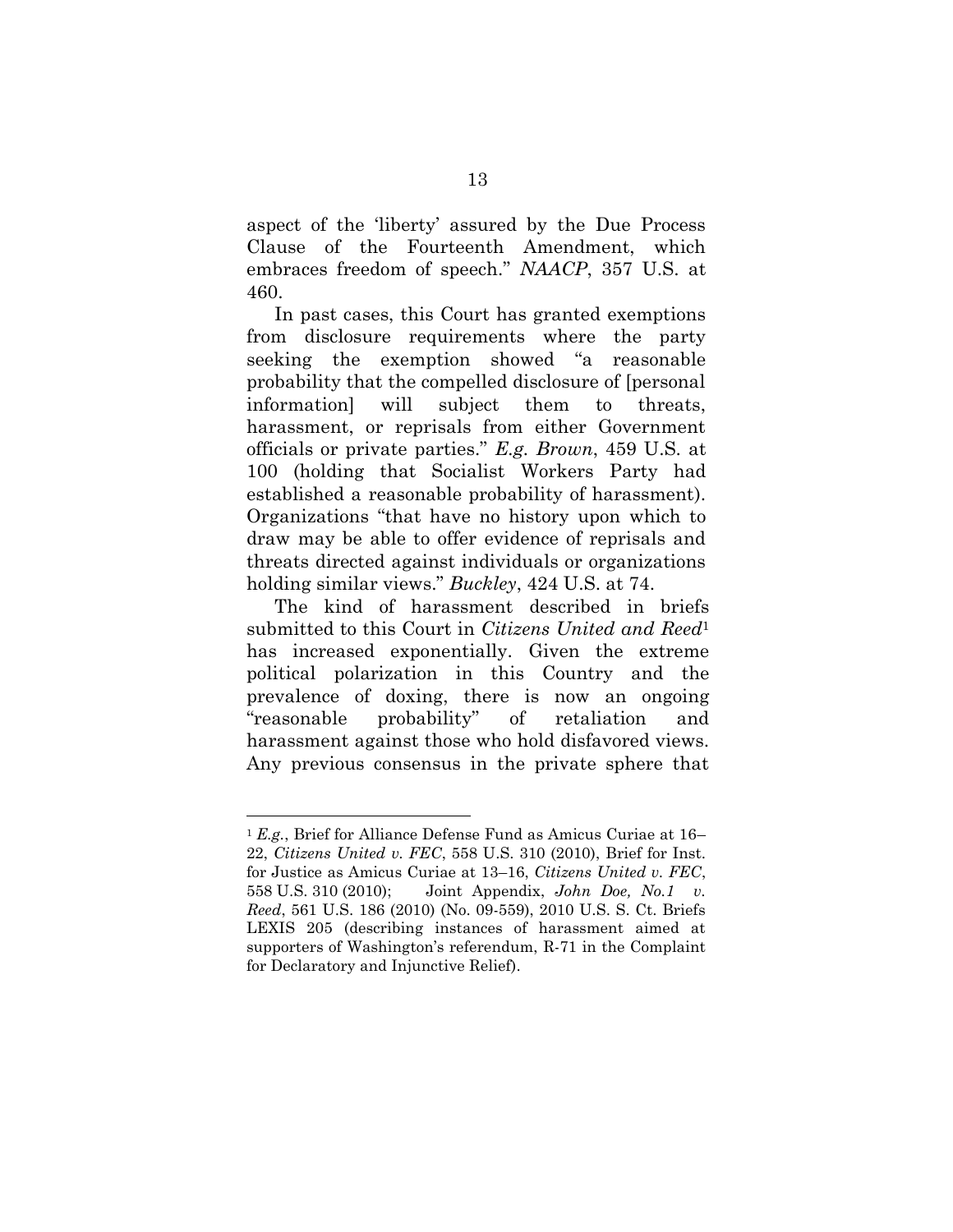such behavior is inappropriate has substantially eroded.<sup>2</sup>

Officials at the highest levels of American government promote harassment and retaliation against those with disfavored political views. A few examples suffice:

## *A. Doxing by the Obama 2012 Reelection Campaign*

Kimberly Strassel, columnist for the Wall Street Journal authored a book exposing doxing by the Obama 2012 reelection campaign. The campaign created a website entitled "Keeping GOP Honest," which publicly revealed the names of "eight private citizens who had given money to [Mitt Romney], accusing them all of being 'wealthy individuals with less-than-reputable records.'" <sup>3</sup> The site "singled out" each of the men, "subject[ing them] to slurs and allegations," after "bluntly claim[ing] that [they] were 'betting against America.'" <sup>4</sup> The site even went so far as to "outright accuse[] 'quite a few' of the men as

<sup>2</sup> An exhaustive catalog of recent incidents where private citizens or organizations promoted or engaged in doxing, harassing or even violent conduct would comprise an extensive appendix to this brief. *See, e.g.*, Micaiah Bilger, *Abortion Activists Vandalize Pro-Life Pregnancy Center's Van, Slash Its Tires*, LIFENEWS.COM, (Aug. 2, 2019), https://www.lifenews.com/2019/08/02/abortion-activistsvandalize-pro-life-pregnancy-center-slash-its-vans-tires/ (noting incidents reported in 2019 against pro-life activists). <sup>3</sup> *Kimberly Strassel, The Intimidation Game: How The Left Is* 

*Silencing Free Speech*, 314 (2016).

<sup>4</sup> *Id.* at 314–15.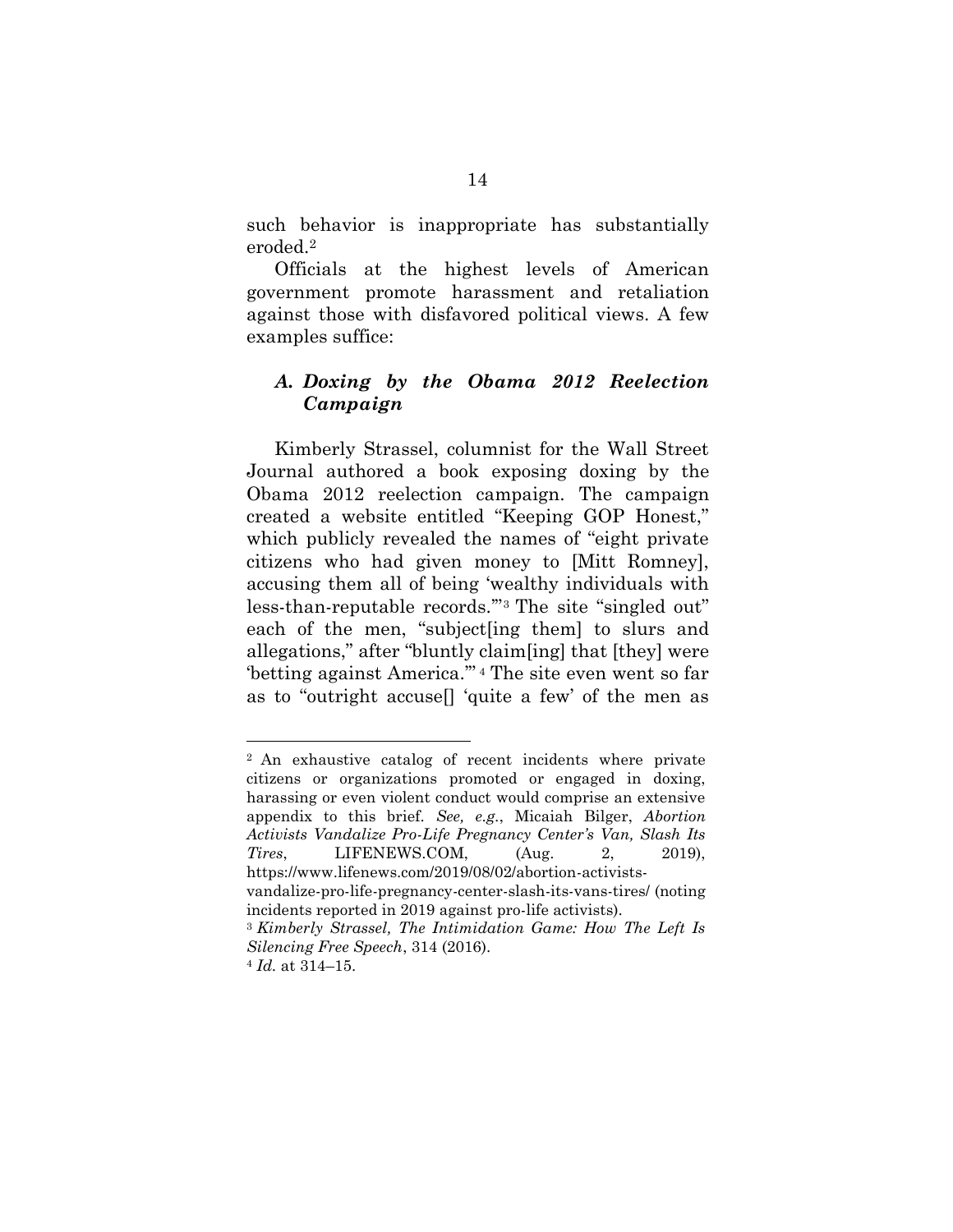having been 'on the wrong side of the law' and succeeding at 'the expense of so many Americans."<sup>5</sup>

Frank VanderSloot, a sixty-three-year-old businessman from Idaho Falls, was accused of being "litigious, combative and a bitter foe of the gay rights movement." <sup>6</sup> Shortly thereafter, VanderSloot discovered that an investigator was "digging to unearth his divorce records." <sup>7</sup> A month later, VanderSloot was "selected for examination" by the IRS, and two weeks following this, he received a notice from the Department of Labor, informing him that it was going to audit his business. <sup>8</sup> As Strassel concluded, the "clear" message that was sent to current or potential donors: "Donate money to Romney, and you are fair government game." <sup>9</sup>

#### *B. IRS Retaliation Against Tea Party Groups*

Tea party groups were "fair government game" for retaliatory treatment by the IRS in 2010. On May 14, 2013, the Inspector General of the U.S. Treasury released a report that detailed how the IRS had "singled out" conservative groups who had applied for tax-exempt status.<sup>10</sup> The report found that in early

<sup>5</sup> *Id.* at 315.

<sup>6</sup> *Id.*

<sup>7</sup> Kimberly A. Strassel, *Strassel: Obama's Enemies List — Part II*, WALL ST. J. (July 19, 2012), https://www.wsj.com/articles/SB10000872396390444464304577 537233908744496

<sup>8</sup> *Id.*

<sup>9</sup> *Id*.

<sup>10</sup> *New Documents Reveal Top Obama IRS Official Admitted Cincinnati Office Targeted Groups Based on 'Guilt by*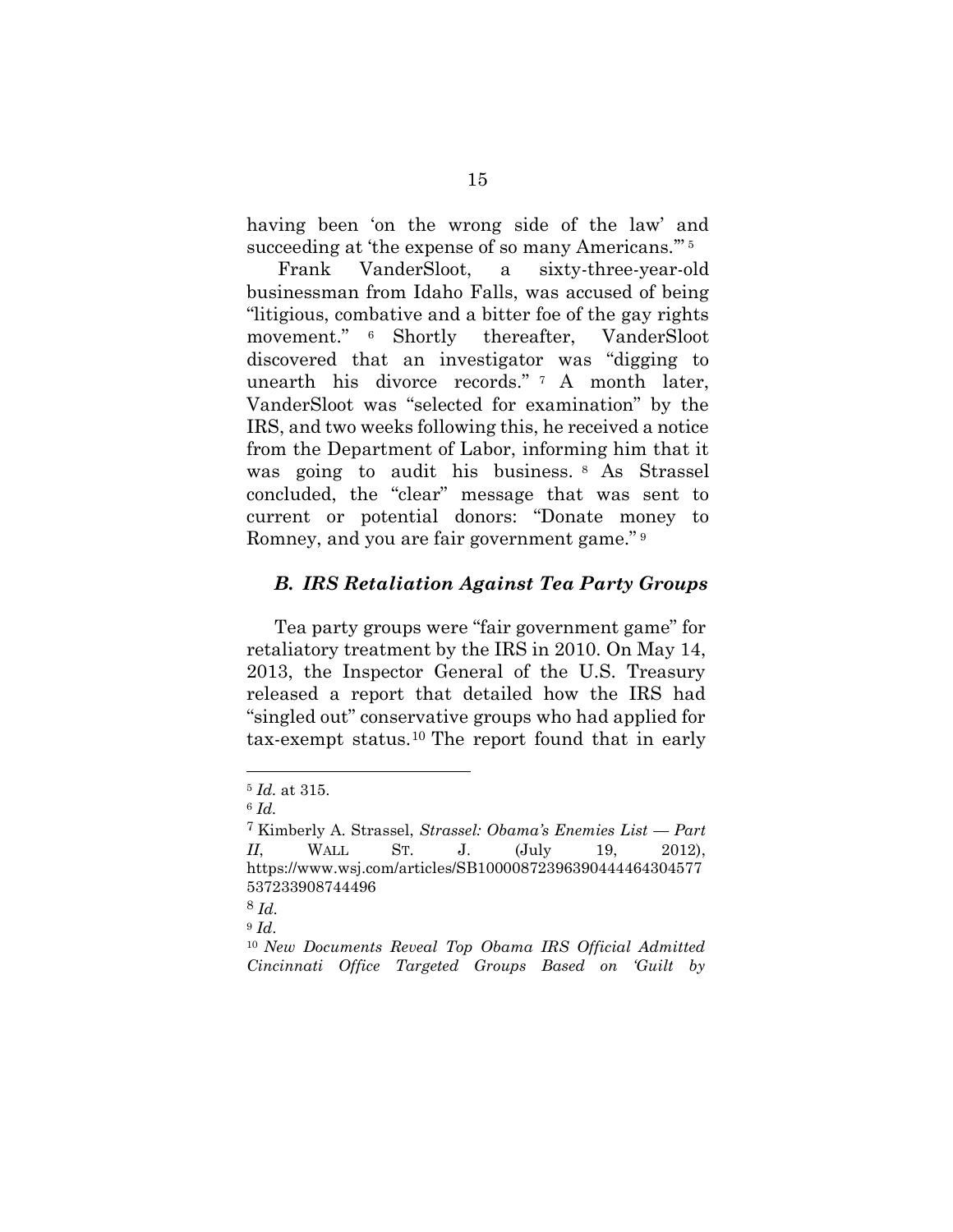2010, the IRS "began using inappropriate criteria" that "identified for review Tea Party and other organizations . . . based upon their names or policy positions." <sup>11</sup> Additionally, several of these organizations "received requests for additional information . . . that included unnecessary, burdensome questions (*e.g.*, lists of donors)." <sup>12</sup> Although initially reported as only involving "lowlevel employees at an office in Cincinnati," it became evident that IRS officials in "Washington, D.C., and two other offices" were jointly involved in the effort to target conservative groups.<sup>13</sup>

Further, the IRS developed a "Be On the Look Out" list, which served to "flag" certain applications, including those that mentioned "patriots," those that "advocated education about the U.S. Constitution and the Bill of Rights," those that "advocat[ed] . . . to 'make America a better place to live," and those that

*Association'*, Jud. Watch (Nov. 16, 2016), https://www.judicialwatch.org/press-releases/new-documentsreveal-top-obama-irs-official-admitted-cincinnati-office-

targeted-office-targeted-groups-based-guilt-association.

<sup>11</sup> Treasury Inspector Gen. for Tax Admin., *Inappropriate Criteria Were Used to Identify Tax-Exempt Applications for Review*, 2013-10-053 (May 14, 2013), https://www.treasury.gov/tigta/auditreports/ 2013reports/201310053fr.pdf.

<sup>12</sup> *Id.*

<sup>13</sup> Meghashyam Mali, *Report: IRS Officials in Washington Involved in Targeting Tea Party*, HILL (May 14, 2013), https://thehill.com/blogs/blog-briefing-room/news/299495 report-irs-officials-in-washington-involved-in-targeting-teaparty.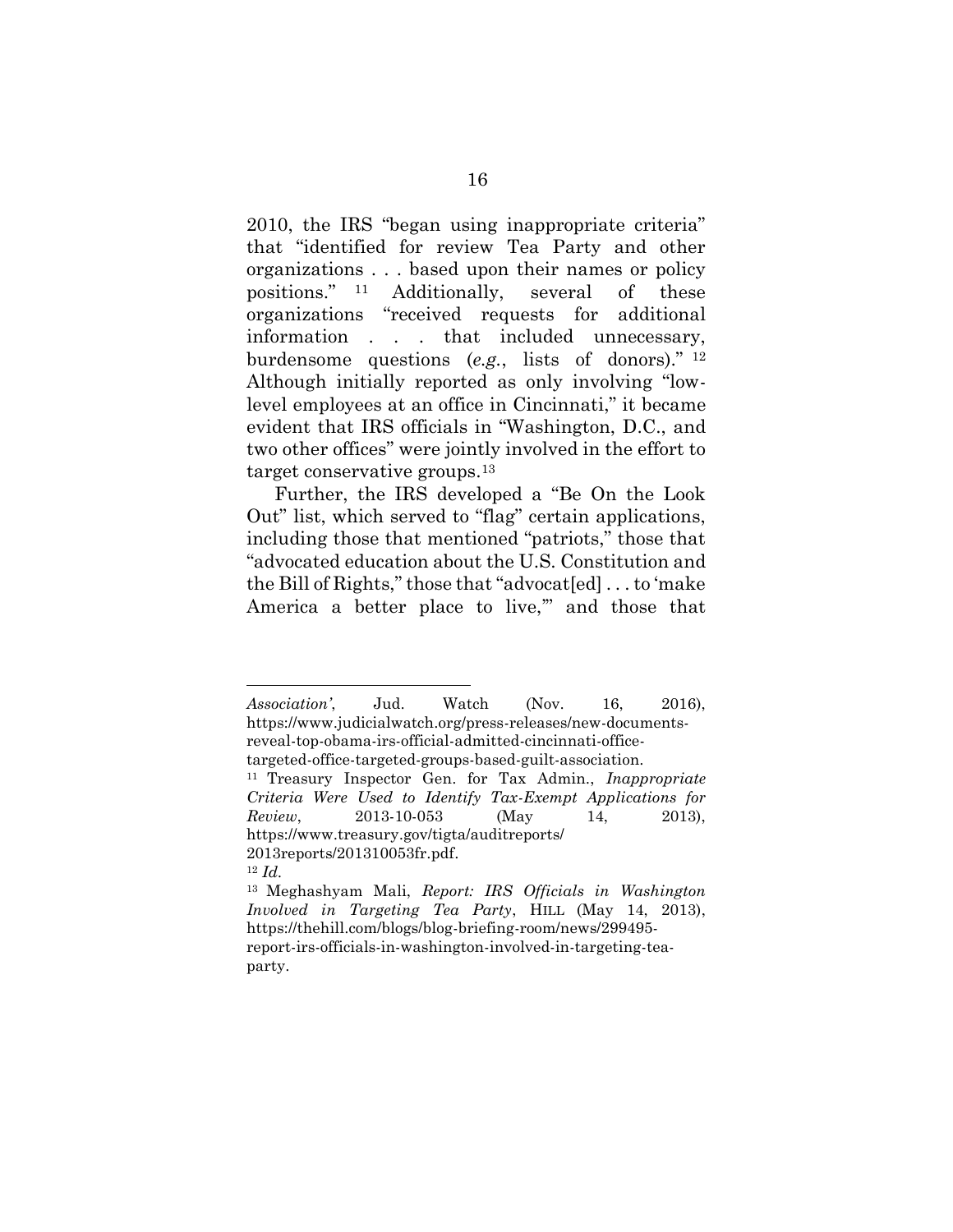"criticized how the country [was] being run."<sup>14</sup> IRS screeners were also "instructed to treat 'progressive' groups differently from 'tea party' groups," which allowed progressive groups to "be approved on the spot by line agents, while those of tea-party groups could not."<sup>15</sup> Following a series of a lawsuits, the IRS eventually issued an apology to the plaintiffs," <sup>16</sup> but the chilling effect of the IRS' conduct cannot be gainsaid.

## *C. Members of Congress Endorse Harassment and Doxing.*

Members of Congress have endorsed harassment and doxing. Congresswoman Maxine Waters (D-CA) told a crowd during a rally in Los Angeles that "if you see anybody from [President Trump's] Cabinet in a restaurant, in a department store, at a gasoline station, you get out and you create a crowd. And you push back on them. And you tell them they're not

<sup>14</sup> Dana Bash & Chelsea J. Carter, *Obama Says Some IRS Employees 'Failed,' Orders Accountability*, CNN (May 15, 2013), https://www.cnn.com/2013/05/14/politics/irs-conservativetargeting/index.html.

<sup>15</sup> Eliana Johnson, *'Lookout List' Not Much Broader than Originally Thought, Contrary to Reports*, Nat'l Rev. (June 25, 2013), https://www.nationalreview.com/corner/lookout-list-notmuch-broader-originally-thought-contrary-reports-elianajohnson.

<sup>16</sup> Emily Cochrane, *Justice Department Settles with Tea Party Groups After I.R.S. Scrutiny*, N.Y. Times (Oct. 26, 2017), https://www.nytimes.com/2017/10/26/us/politics/irs-tea-partylawsuit-settlement.html.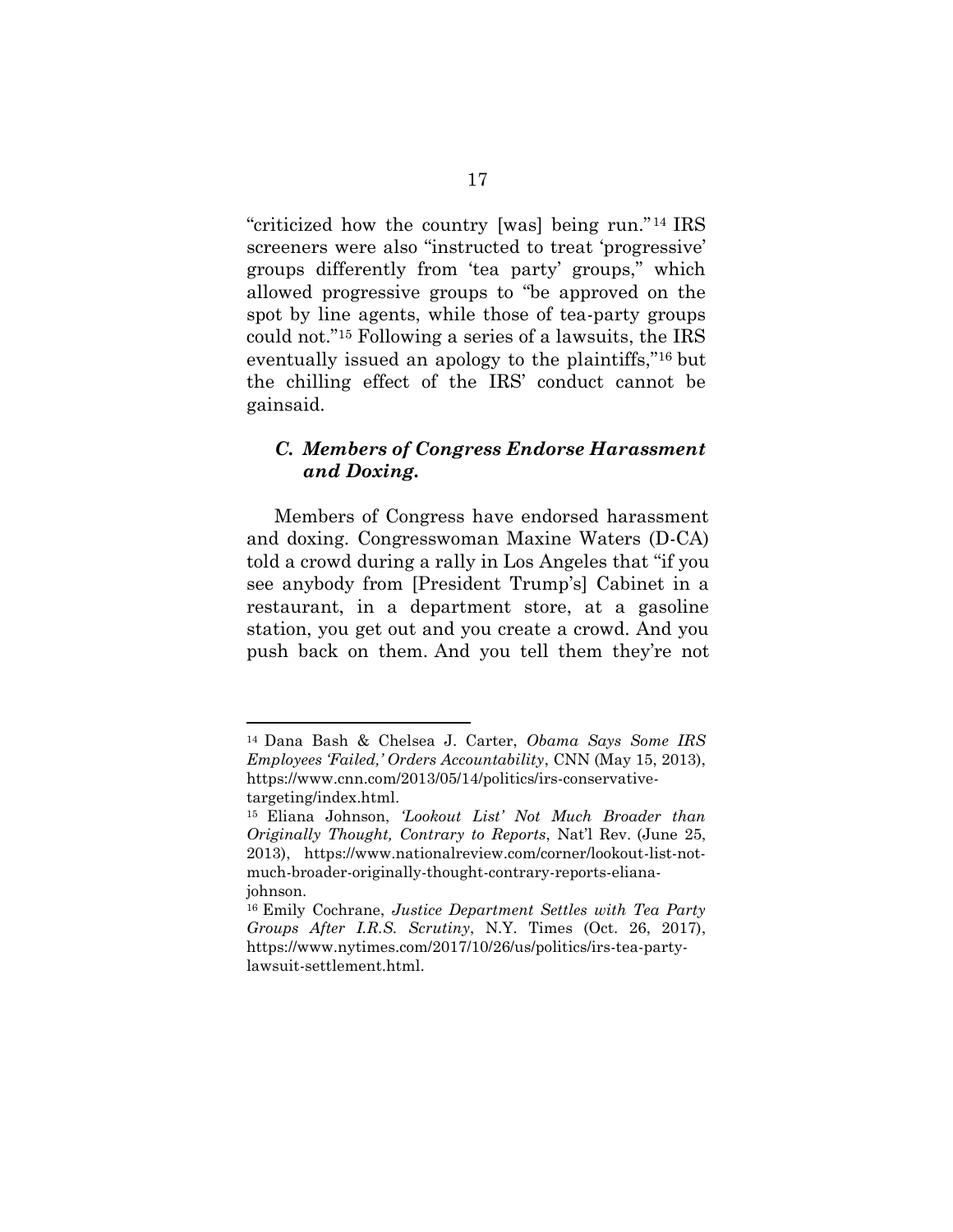welcome anymore, anywhere." <sup>17</sup> Waters later appeared on MSNBC saying that she had "no sympathy" for members of the Trump Administration and that "[t]he people are going to . . . absolutely harass them until they decide that they're going to tell the President, 'No, I can't hang with you.'"<sup>18</sup>

In that same time frame, several high level government officials, including the Secretary of Homeland Security, the Environmental Protection Agency Administrator, and the President's Press Secretary were the targets of public harassment and threats.<sup>19</sup>

On August 5, 2019, Representative Joaquin Castro (TX-D) tweeted an image listing the names and businesses of 44 individuals in San Antonio who were maximum donors to President Trump's 2020

<sup>17</sup> James Ehrlich, *Maxine Waters Encourages Supporters to Harass Trump Administration Officials*, CNN (June 25, 2018), https://www.cnn.com/2018/06/25/politics/maxine-waters-trumpofficials/index. html.

<sup>18</sup> *Id.*

<sup>19</sup> *E.g.* Matt Richardson, *Sarah Sanders Heckled by Red Hen Owner Even After Leaving, Mike Huckabee Says*, Fox News (June 25, 2018), https://www.foxnews.com/politics/sarahsanders-heckled-by-red-hen-owner-even-after-leaving-mike-

huckabee-says; Jessica Chasmar, *Protestors Descend on Kirstjen Nielsen's Home: 'No Justice, No Sleep',* WASH. TIMES (June 22, 2018),

https://www.washingtontimes.com/news/2018/jun/22/protestersdescend-kirstjen-nielsens-home-no-justi/ ; Nikki Schwab, *Protestor Yells 'Fascist' at Stephen Miller Dining in Mexican Restaurant*, N.Y. POST (June 20, 2018), https://nypost.com/2018/06/20/protester-yells-fascist-atstephen-miller-dining-in-mexican-restaurant/.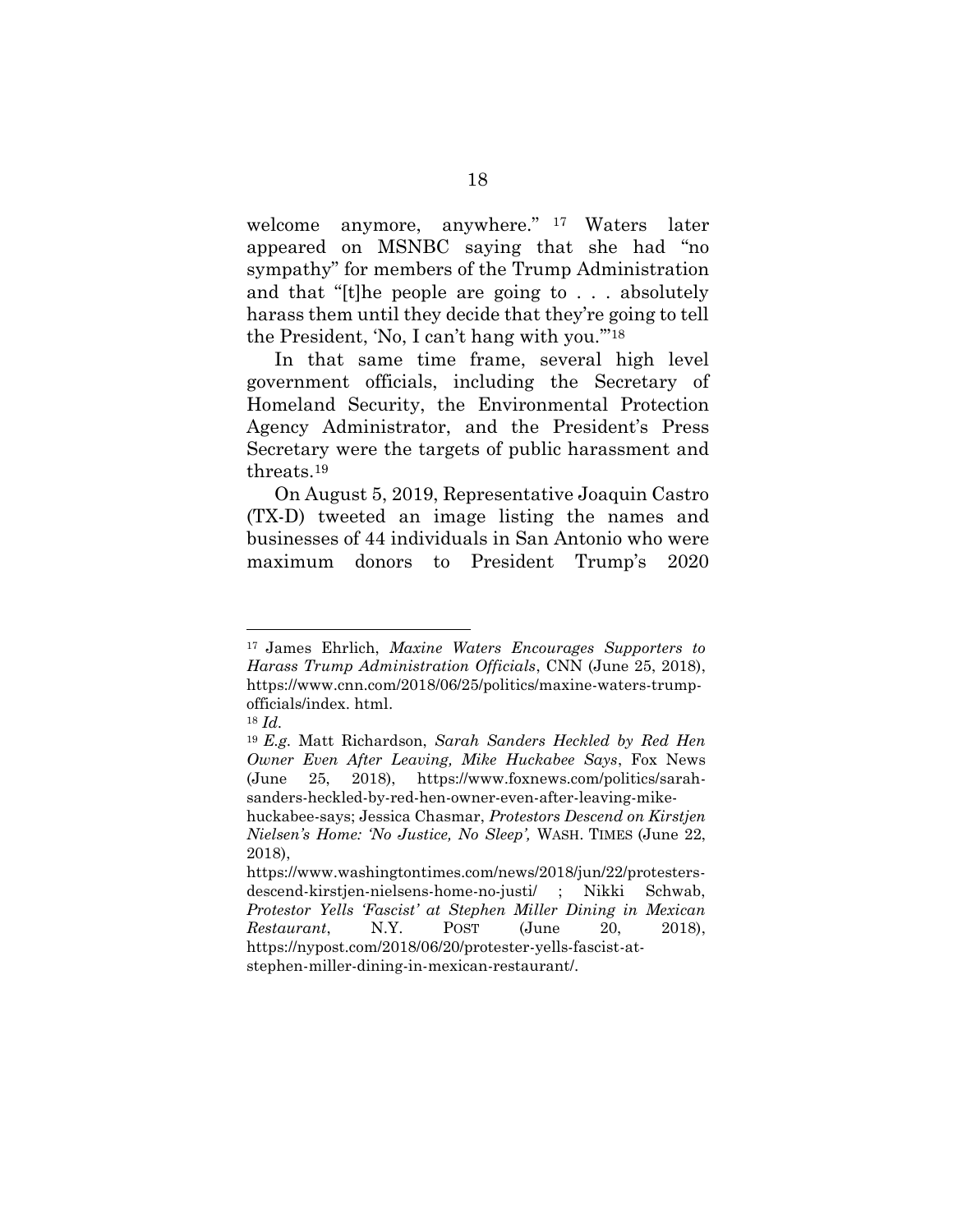campaign.<sup>20</sup> The tweet read: "Sad to see so many San Antonians as 2019 maximum donors to Donald Trump — the owner of @BillMillerBarBQ, owner of the @Historic Pearl, realtor Phyllis Browning, etc. Their contributions are fueling a campaign of hate that labels Hispanic immigrants as 'invaders.'"<sup>21</sup>

One of the donors targeted, Israel Fogiel, stated that the release of his information felt like an "attack" on those who contributed to President Trump's 2020 campaign and that he felt "scared" that "people [were] going to come to attack [him and his wife]."22 Donald Kuyrkendall, another named donor, shared similar concerns for the "safety of [his] three grandchildren."<sup>23</sup> Rep. Castro did not back down, tweeting that what he said was "true," and that the donor's contributions are "dangerous" for "brown-skinned immigrants." <sup>24</sup>

l

<sup>20</sup> Shane Croucher, *GOP Congressman Shot by Left-Wing Activist Slams Joaquin Castro over Trump Donor List: 'Lives Are at Stake. I Know This Firsthand'*, NEWSWEEK (Aug. 7, 2019), https:// www.newsweek.com/joaquin-castro-steve-scaliseslams-trump-donor-list-1452945.

<sup>21</sup> Joaquin Castro (@Castro4Congress), TWITTER (Aug. 5, 2019, 11:13 PM), https://twitter.com/ Castro4Congress/ status/1158576680182718464.

<sup>22</sup> Weekend Edition Sunday, *Trump Donor Responds to Name Being Publicized*, NPR (Aug. 11, 2019), https://www.npr.org/2019/08/11/750244752/trump-donorresponds-to-name-being-publicized.

<sup>23</sup> Fredreka Schouten, *Uproar over Trump Donations Sparks Fresh Debate About Disclosure*, CNN (Aug. 10, 2019), https://www.cnn.com/2019/08/09/politics/equinox-joaquincastro-trump-donors.

<sup>24</sup> Joaquin Castro (@Castro4Congress), TWITTER (Aug. 6, 2019, 5:57 PM), https://twitter.com/ Castro4Congress/status/1158859581063389190.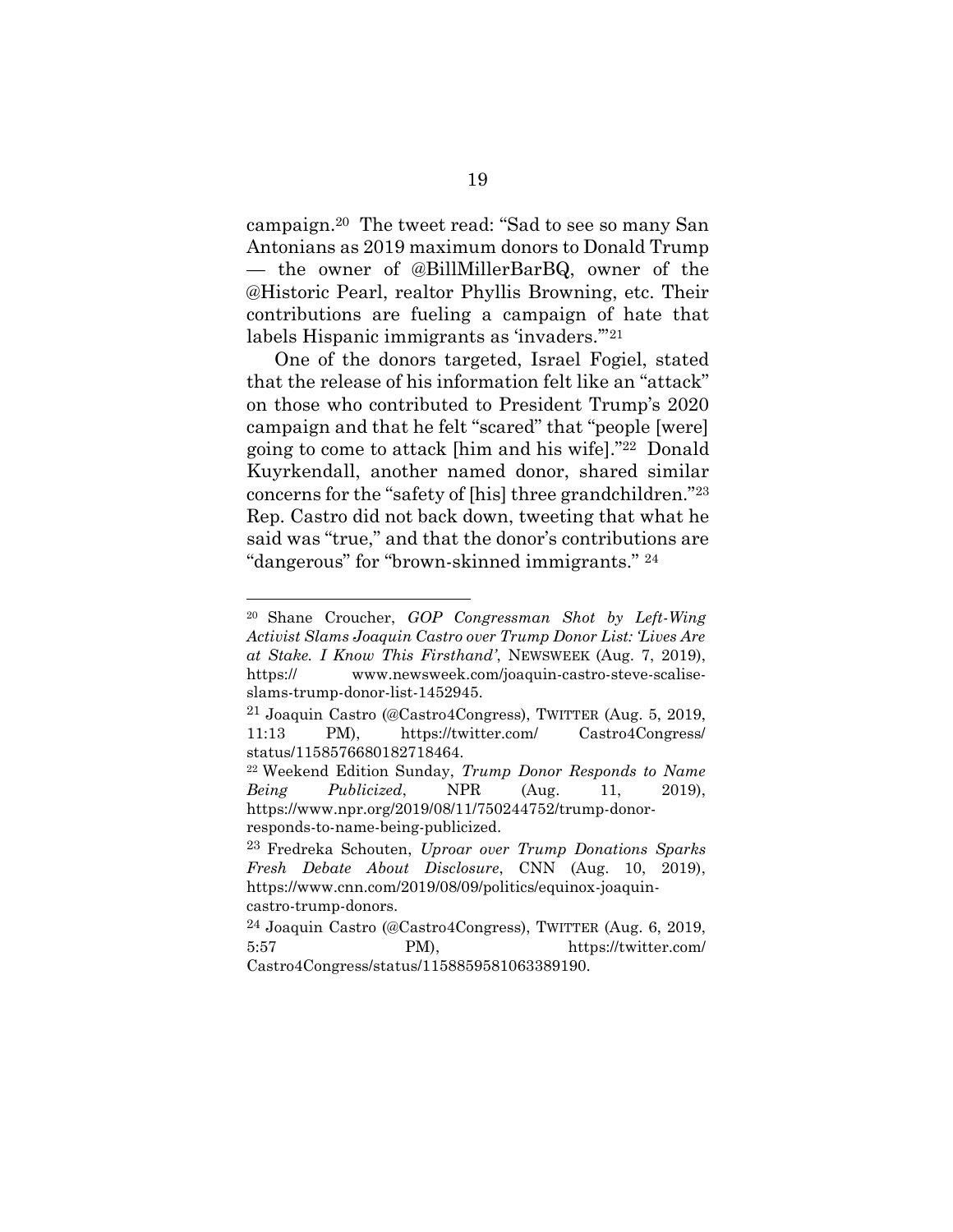Joe Scarborough, host of MSNBC's Morning Joe and former Florida congressman, defended Castro's strategy, tweeting that "[a]ny business that donates to Trump is complicit and endorses the white supremacy he espouse[s]. . . . Donors' names are . . . newsworthy."<sup>25</sup>

Representative Rashida Tlaib (D-MI) also supported Castro's doxing, tweeting that "[t]he public needs to know who funds racism."<sup>26</sup>

## *D. Local Governments Endorse Retaliation Against Businesses Affiliated with Disfavored Views*.

Local governments are also increasingly supportive of retaliation against businesses and organizations that are affiliated with disfavored views. On September 3, 2019, the city of San Francisco "unanimously" passed a resolution labeling the National Rifle Association as a "domestic terrorist organization," and "urg[ing] local organizations to stop doing business with the gun rights group."<sup>27</sup> The

<sup>25</sup> Joe Scarborough (@JoeNBC), TWITTER (Aug. 6, 2019, 7:30 PM), https://twitter.com/JoeNBC/status/ 1158882969223946242.

<sup>26</sup> Rashida Tlaib (@Rashida Tlaib), TWITTER (Aug. 6, 2019, 5:49 PM),

https://twitter.com/rashidatlaib/status/1158902885532540930?l ang=en

<sup>27</sup> Jason Silverstein, *San Francisco Passes Resolution Calling NRA "Domestic Terrorist Organization"*, CBS News (Sept. 4, 2019), https://www.cbsnews.com/news/san-francisco-passesresolution-calling-nra-domestic-terrorist-organization-2019-09- 04/.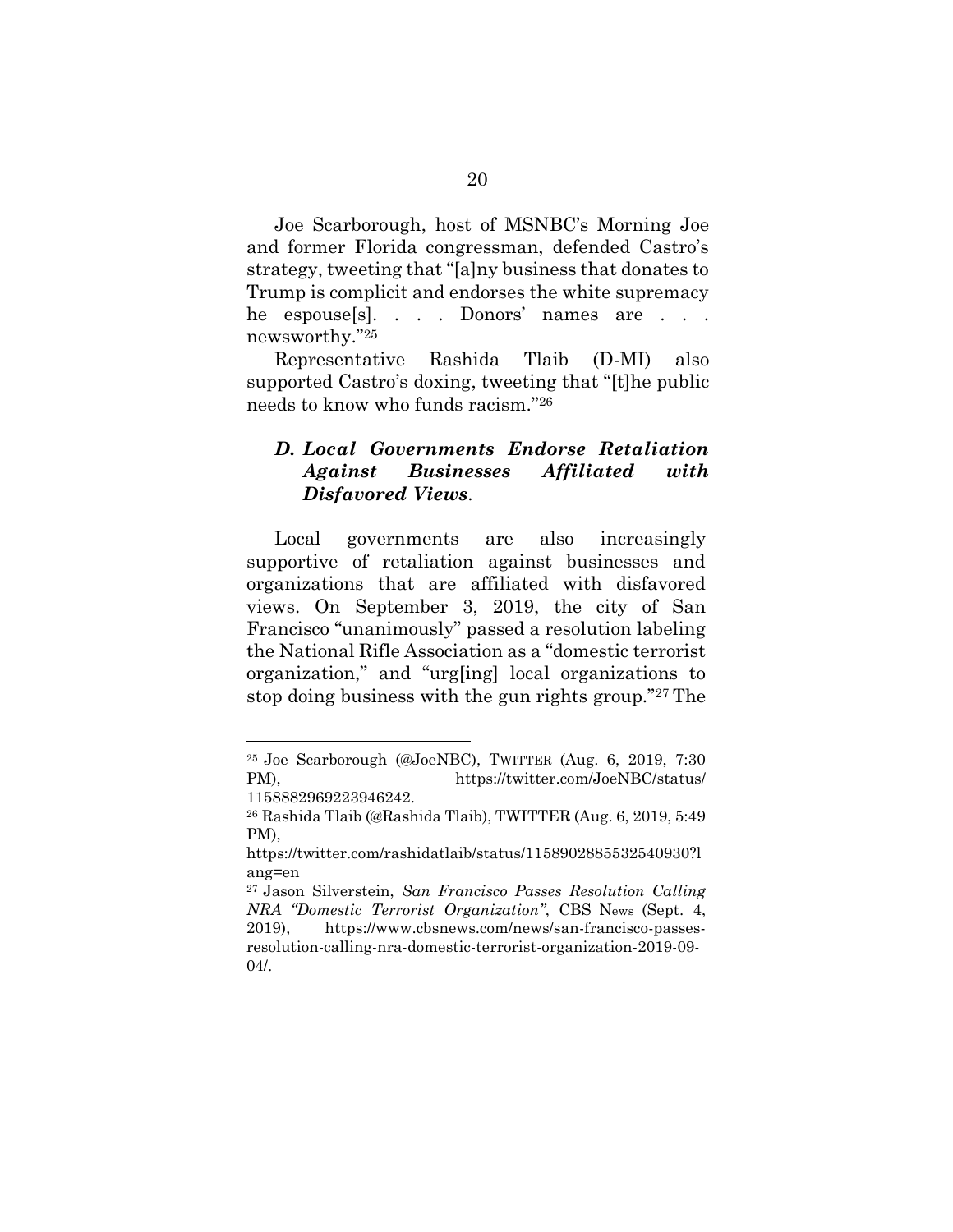resolution also asserts that the NRA "has armed those individuals who would and have committed acts of terrorism." <sup>28</sup> The resolution further directs city employees to "'take every reasonable step' to limit financial and contractual relationships with the NRA."<sup>29</sup> Additionally, the resolution "calls on other cities, states and the federal government to do the same."<sup>30</sup>

Two major cities blocked a popular fast food chain from opening a restaurant at their airports because the founder of the restaurant chain supported the traditional definition of marriage. <sup>31</sup> New York City Mayor Bill DeBlasio urged a citywide boycott of the chain for the same reason.<sup>32</sup>

The threat to associational rights in this country has never been graver. Adequate protection of First Amendment associational rights requires either that

l

<sup>28</sup> *Id.*

<sup>29</sup> *Id.*

<sup>30</sup> *Id.*

<sup>31</sup> Elizabeth Evans, *Chick-fil-A Banned from Second Airport in Less than 2 weeks*, Fox 7 Austin (Apr 01 2019 04:19PM CDT) http://www.fox7austin.com/popular/chick-fil-a-banned-fromsecond-airport-in-less-than-2-

weekshttp://www.fox7austin.com/popular/chick-fil-a-bannedfrom-second-airport-in-less-than-2-weeks; Janelle Griffith, *San Antonio City Council Bans Chick-fil-A from Airport citing Alleged 'Legacy of Anti-LGBT behavior,* NBC (March 25, 2019, 7:41 PM EDT), https://www.nbcnews.com/feature/nbc-out/sanantonio-city-council-bars-chick-fil-airport-citing-allegedn987191

<sup>32</sup> Kelly Cohen, *Mayor Bill de Blasio Urges New Yorkers to Boycott Chick-fil-A*, Wash. Examiner (May 05, 2016 12:46 PM EST), https://www.washingtonexaminer.com/mayor-bill-deblasio-urges-new-yorkers-to-boycott-chick-fil-a